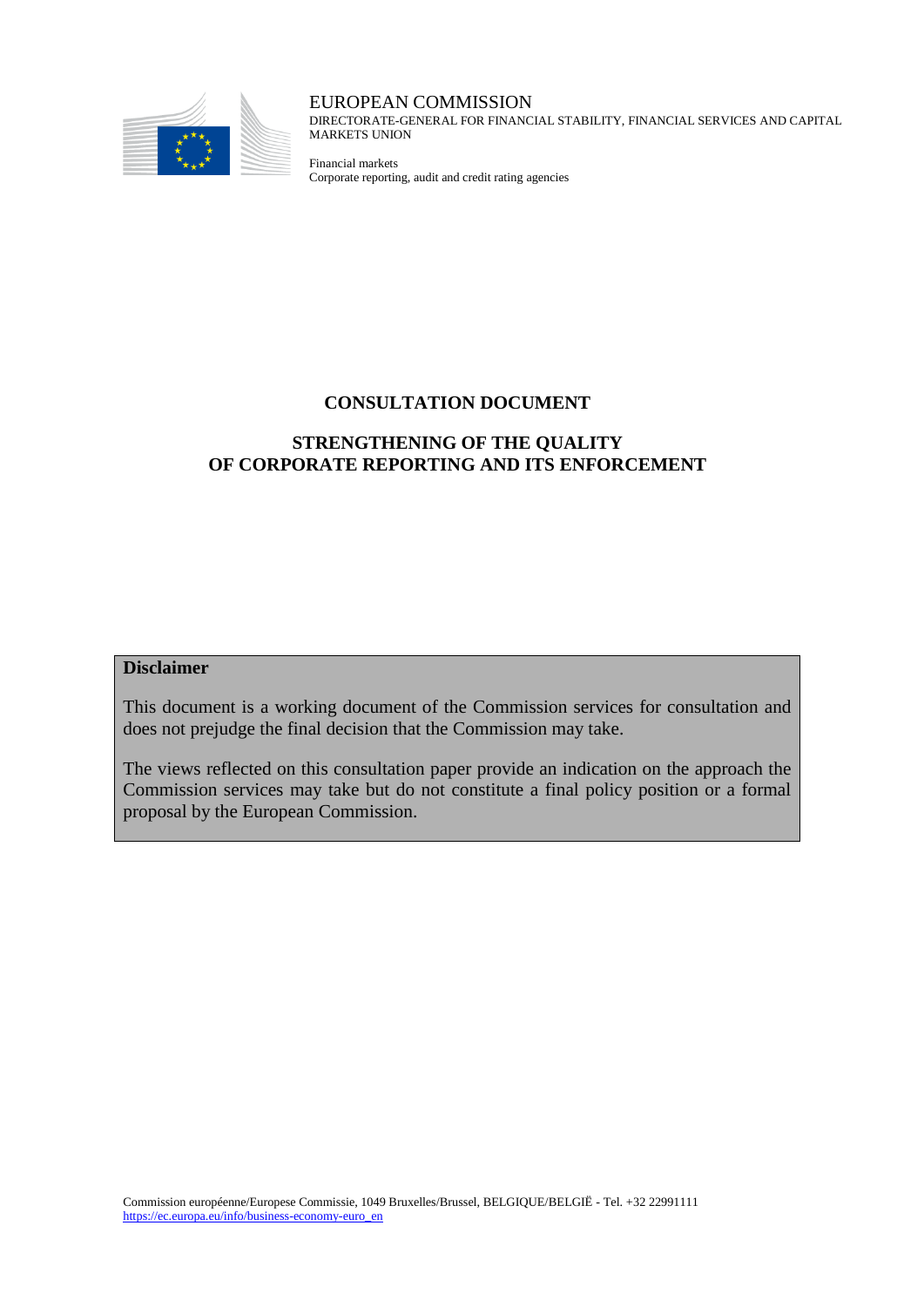You are invited to reply **by 4 February 2022** at the latest to the **online questionnaire** available on the following webpage: https://ec.europa.eu/info/publications/finance-consultations-2021-corporate-reporting en

Please note that in order to ensure a fair and transparent consultation process **only responses received through the online questionnaire will be taken into account and included in the report summarising the responses**.

This consultation follows the normal rules of the European Commission for public consultations. Responses will be published in accordance with the privacy options respondents will have opted for in the online questionnaire.

Responses authorised for publication will be published on the following webpage: [https://ec.europa.eu/info/publications/finance-consultations-2021-corporate-reporting\\_en](https://ec.europa.eu/info/publications/finance-consultations-2021-corporate-reporting_en)

Any question on this consultation or issue encountered with the online questionnaire can be raised via email at [fisma-corporate-reporting@ec.europa.eu](mailto:fisma-corporate-reporting@ec.europa.eu).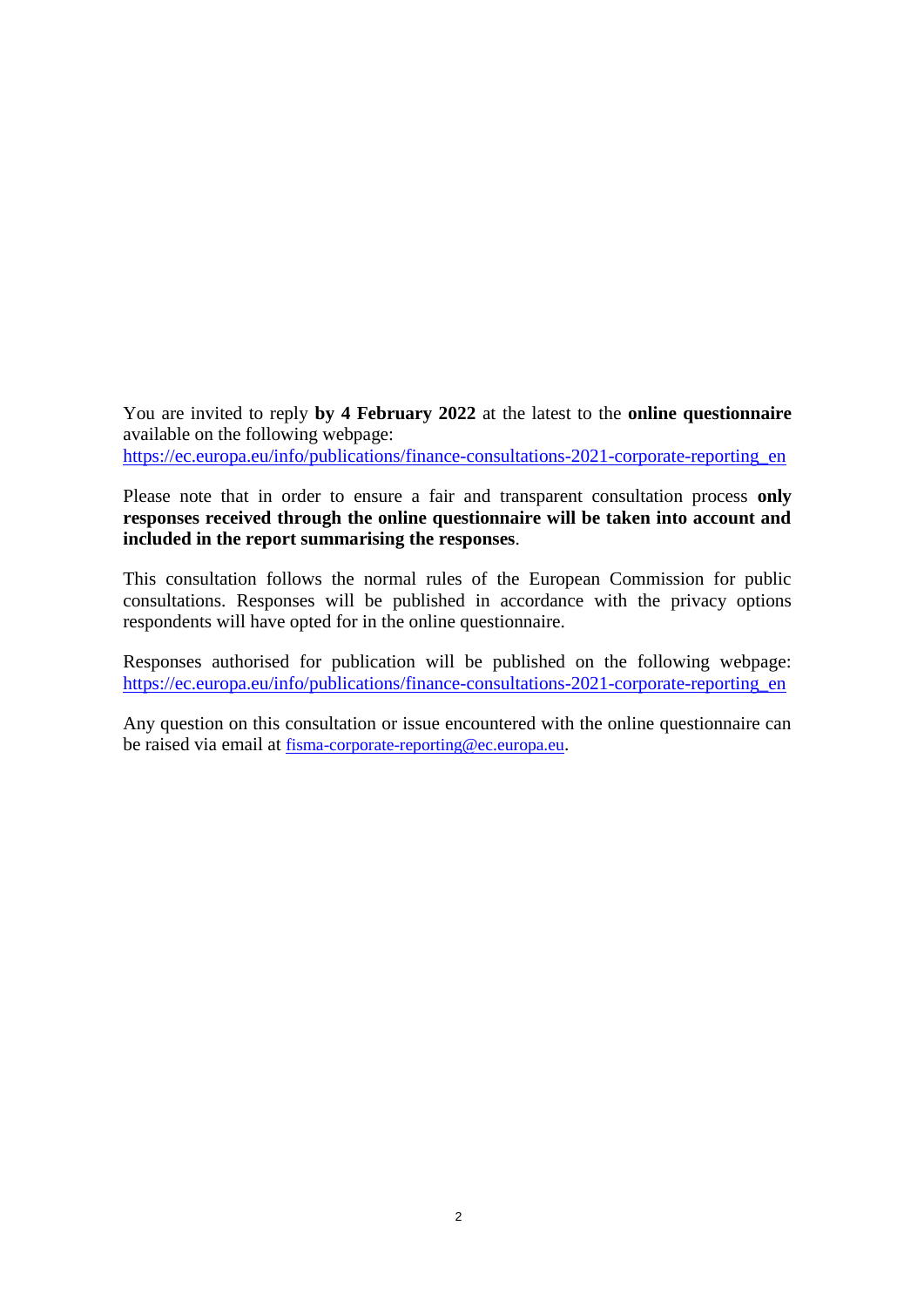# **INTRODUCTION**

High quality and reliable corporate reporting is of key importance for healthy financial markets, business investment and economic growth. The **EU** corporate reporting [framework](https://ec.europa.eu/info/business-economy-euro/company-reporting-and-auditing_en) should ensure that companies publish the right quantity and quality of relevant information allowing investors and other interested stakeholders to assess the company's performance and governance and to take decisions based on it. High quality reporting is also indispensable for cross-border investments and the development of the [capital markets union \(CMU\).](https://ec.europa.eu/info/business-economy-euro/growth-and-investment/capital-markets-union_en)

In the context of this consultation, corporate reporting comprises the financial statements of companies, their management report that includes the non-financial and corporate governance statements and country-by-country reporting. It would also include sustainability information pursuant to the proposed Corporate Sustainability Reporting Directive.

The consultation takes into account the outcomes of the 2018 [consultation on the EU](https://ec.europa.eu/info/consultations/finance-2018-companies-public-reporting_en)  [framework for public reporting by companies](https://ec.europa.eu/info/consultations/finance-2018-companies-public-reporting_en) and the 2021 [Fitness Check on the EU](https://eur-lex.europa.eu/legal-content/EN/TXT/?uri=CELEX:52021SC0081)  [framework for public reporting by companies.](https://eur-lex.europa.eu/legal-content/EN/TXT/?uri=CELEX:52021SC0081) This consultation however focuses on companies listed on EU regulated markets (hereafter 'listed companies' or 'issuers'), that is a subset of the companies subject to public reporting requirements under EU law. Please note that in terms of reporting, this consultation does not seek the views of stakeholders on the applicable accounting standards, such as International Financial Reporting Standards (IFRS) or the standards in the Accounting Directive, or the views of stakeholders on Public country-by-country reporting or the Commission's proposal for a Corporate Sustainability Reporting Directive.

The 2018 consultation did not cover the areas of corporate governance or statutory audit. Therefore, this consultation contains questions to evaluate aspects of the Audit [Regulation](https://eur-lex.europa.eu/legal-content/EN/TXT/?uri=CELEX:32014R0537) 537/2014, Audit Directive [2006/43/EC](http://eur-lex.europa.eu/legal-content/EN/TXT/?uri=CELEX:32006L0043) and of Accounting Directive [2013/34/EU.](https://eur-lex.europa.eu/legal-content/EN/TXT/?uri=CELEX:32013L0034) However, it covers the EU framework on corporate governance only in so far as relevant for corporate reporting by listed companies and the statutory audit of so-called public interest entities (PIEs). Listed companies, credit institutions, insurance undertakings and entities designated as such by Member States are PIEs.

This consultation also builds on the work carried out by the European Securities and [Markets Authority \(ESMA\)](https://www.esma.europa.eu/) and the Committee of European Audit Oversight Bodies [\(CEAOB\).](https://ec.europa.eu/info/ceaob)

This consultation is divided into five parts.

- The first part seeks your views about the overall impact of the EU framework on the three pillars of high quality and reliable corporate reporting - corporate governance, statutory audit and supervision. It also seeks your views about the interaction between the three pillars
- The second part of the questionnaire focuses on the corporate governance pillar, as far as relevant for corporate reporting. It aims to get your feedback in particular on the functioning of company boards, audit committees and your views on how to improve their functioning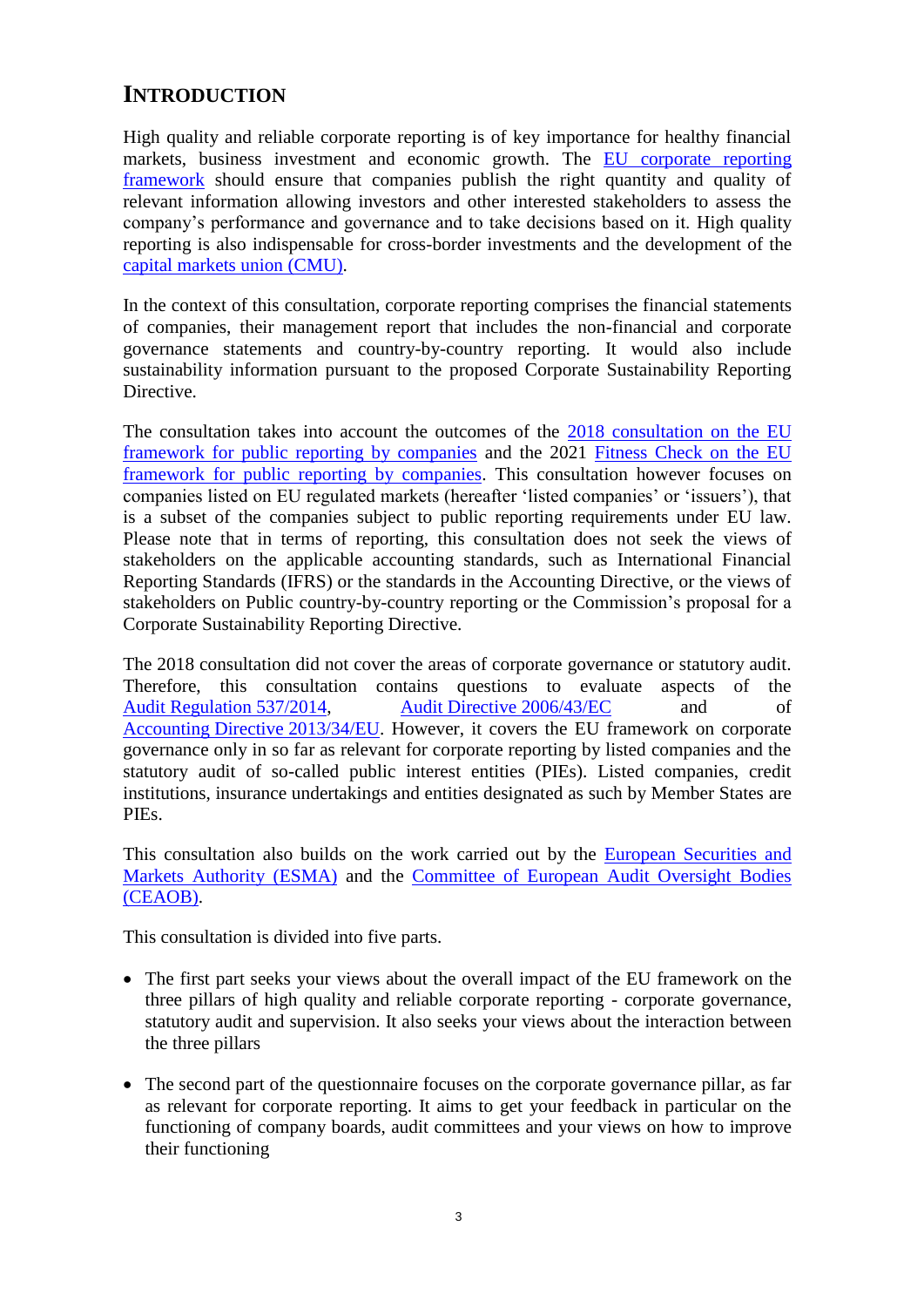- The third part focuses on the statutory **audit pillar**. The first questions in this part aim at getting your views on the effectiveness, efficiency and coherence of the EU audit framework. It focuses in particular on the changes brought by the [2014 audit reform.](https://ec.europa.eu/info/business-economy-euro/company-reporting-and-auditing/auditing-companies-financial-statements_en#audit-reform-in-the-eu) Subsequently, the questions aim to seek views on how to improve the functioning of statutory audit
- The fourth part asks questions about the supervision of PIE statutory auditors and audit firms
- Finally, the consultation will ask questions about the supervision of corporate reporting and how to improve it

This consultation will directly feed into an impact assessment that the Commission will prepare in 2022 with a view to possibly amend and strengthen the current EU rules.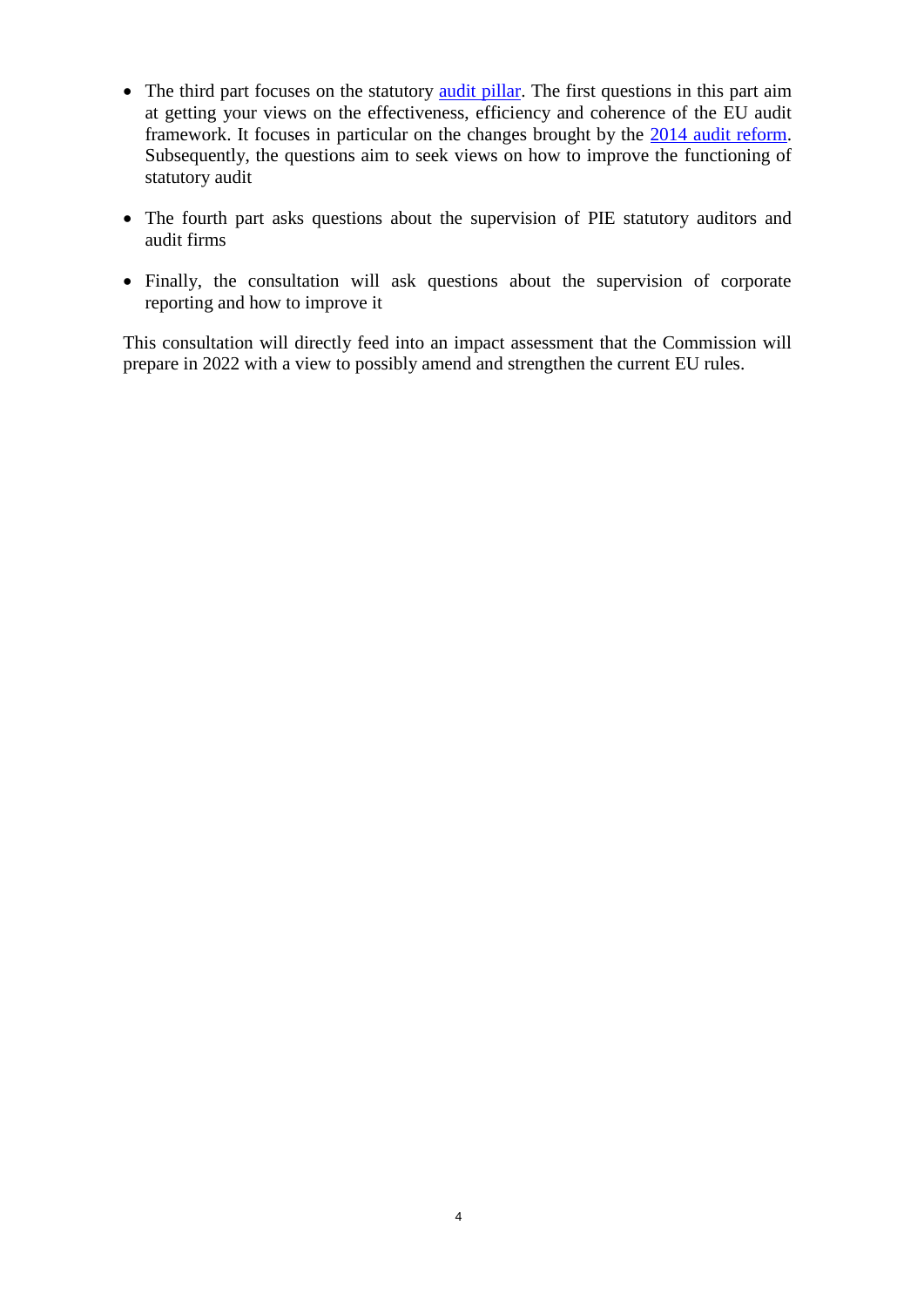#### **CONSULTATION QUESTIONS**

#### **1. PART I - THE EU FRAMEWORK FOR HIGH QUALITY AND RELIABLE CORPORATE REPORTING**

The EU framework for corporate reporting has developed significantly since the EU adopted the [fourth company law Directive \(Directive 78/660/EEC\)](https://eur-lex.europa.eu/legal-content/EN/TXT/?uri=CELEX:31978L0660) which coordinated the national provisions on the presentation, content and publication of annual accounts and management reports of limited liability companies. This Directive also already required a statutory audit of the annual accounts of limited liability companies.

Today, the [Accounting Directive 2013/34/EU,](https://eur-lex.europa.eu/legal-content/EN/TXT/?uri=CELEX:32013L0034) the [Statutory Audit Directive](https://eur-lex.europa.eu/legal-content/EN/TXT/?uri=CELEX:32006L0043)  [\(2006/43/EU\)](https://eur-lex.europa.eu/legal-content/EN/TXT/?uri=CELEX:32006L0043) and Audit [Regulation \(537/2014\)](https://eur-lex.europa.eu/legal-content/EN/TXT/?uri=CELEX:32014R0537) and the [Transparency Directive](https://eur-lex.europa.eu/legal-content/EN/TXT/?uri=CELEX:32004L0109)  [2004/109/EC](https://eur-lex.europa.eu/legal-content/EN/TXT/?uri=CELEX:32004L0109) provide the main requirements that ensure the quality of corporate reporting and its enforcement in the EU. Moreover, the ESMA [Regulation](https://eur-lex.europa.eu/legal-content/EN/TXT/?uri=CELEX:32010R1095)  [\(EU\)1095/2010](https://eur-lex.europa.eu/legal-content/EN/TXT/?uri=CELEX:32010R1095) gives tasks to ESMA in relation to corporate reporting<sup>1</sup>.

The main elements of this framework that guarantee the quality and reliability of corporate reporting can be summarised as follows:

#### **Corporate governance**:

Responsibility of company boards for corporate reporting; the establishment by PIE's of an audit committee to minimise risks and to enhance the quality of financial reporting

#### **Audit**:

The requirements for a statutory audit of the annual accounts to ensure that there are no material misstatements

#### **Supervision**:

The supervision of statutory auditors and audit firms to ensure the quality of audits and the supervision of corporate reporting by listed companies to ensure the quality of corporate reporting

The three pillars of the corporate reporting framework can be mutually reinforcing. At the same time, weaknesses in one pillar also negatively impact other pillars. Appropriate responsibilities and supervision of company boards provide incentives to company boards to focus on the quality of their corporate reporting. It will also incentivise them to see statutory audit not as a burden, but as an important external check by statutory auditors. On the other hand, where company boards are insufficiently accountable and supervised, there is a risk that boards may pay insufficient attention to the quality of reporting and that they provide insufficient resources for a proper audit.

#### **Question 1.**

**As a user of corporate reporting (retail or wholesale investor, credit rating agency,**  1-5 **NGO, public authority, employees, suppliers, other stakeholders), what is the relative** 

 $\overline{a}$ <sup>1</sup> Given the inclusion of the Transparency Directive in the scope of the ESMA Regulation ESMA can make use of its powers in the ESMA Regulation, such as to issue guidelines.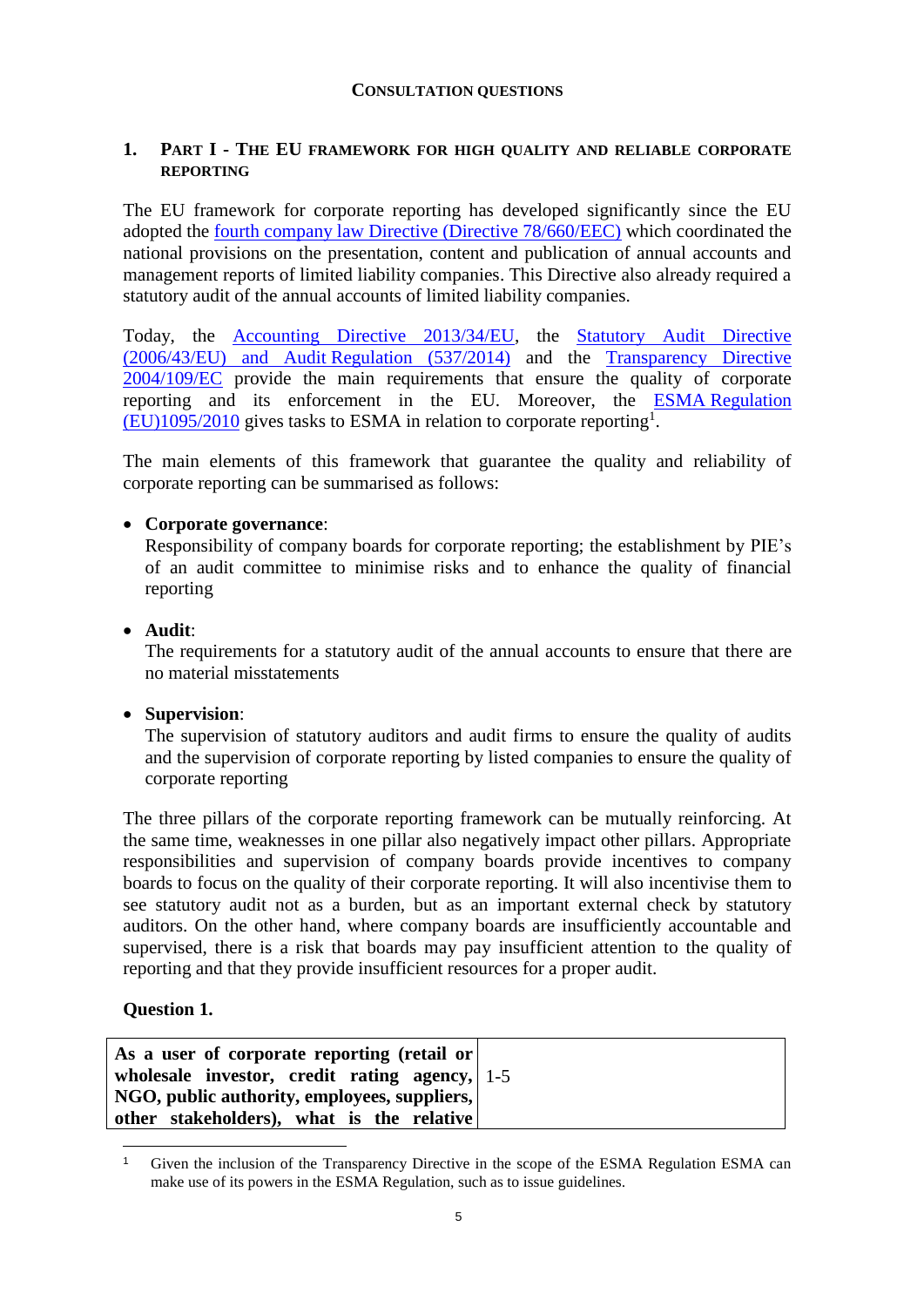| importance of the information contained                |
|--------------------------------------------------------|
| therein compared to other sources of                   |
| information? On a scale of 1 (low) to 5 (high) $\vert$ |
|                                                        |

**Question 2. On a scale of 1 (low) to 5 (High), how do you assess the overall effectiveness, efficiency, relevance, coherence and EU added value of the EU legislation, considering each of the pillars underpinning corporate reporting individually, but also in combination with each other?**

| <b>Areas</b>                                                                                               | I.<br><b>Effectiveness</b> Efficiency:<br>in reaching has<br>its objectives | II.<br>the<br>framework<br>been<br>cost<br>efficient | III.<br><b>Relevant</b><br>in terms<br>of overall<br>needs<br>and<br>objectives | IV.<br>Coherence with EU Added<br>other<br>related<br><b>EU</b><br>frameworks<br>$\prime$<br>internal<br>coherence | V.<br>value - Was<br>and is EU<br>intervention<br>justified? |
|------------------------------------------------------------------------------------------------------------|-----------------------------------------------------------------------------|------------------------------------------------------|---------------------------------------------------------------------------------|--------------------------------------------------------------------------------------------------------------------|--------------------------------------------------------------|
| a) Corporate<br>governance                                                                                 | $1 - 5$                                                                     | $1 - 5$                                              | $1 - 5$                                                                         | $1 - 5$                                                                                                            | $1 - 5$                                                      |
| b) Statutory<br>audit                                                                                      | $1 - 5$                                                                     | $1 - 5$                                              | $1 - 5$                                                                         | $1 - 5$                                                                                                            | $1 - 5$                                                      |
| $\mathbf{c})$<br>Supervision<br>public<br>by<br>authorities of 1-5<br>statutory<br>auditors/audit<br>firms |                                                                             | $1 - 5$                                              | $1 - 5$                                                                         | $1 - 5$                                                                                                            | $1 - 5$                                                      |
| $\mathbf{d}$<br>Supervision<br>by authorities $\vert$ 1-5<br>of corporate<br>reporting                     |                                                                             | $1 - 5$                                              | $1 - 5$                                                                         | $1 - 5$                                                                                                            | $1 - 5$                                                      |
| e) The eco-<br>system<br>composed of $ 1-5 $<br>of<br>the<br>all<br>above                                  |                                                                             | $1 - 5$                                              | $1 - 5$                                                                         | $1 - 5$                                                                                                            | $1 - 5$                                                      |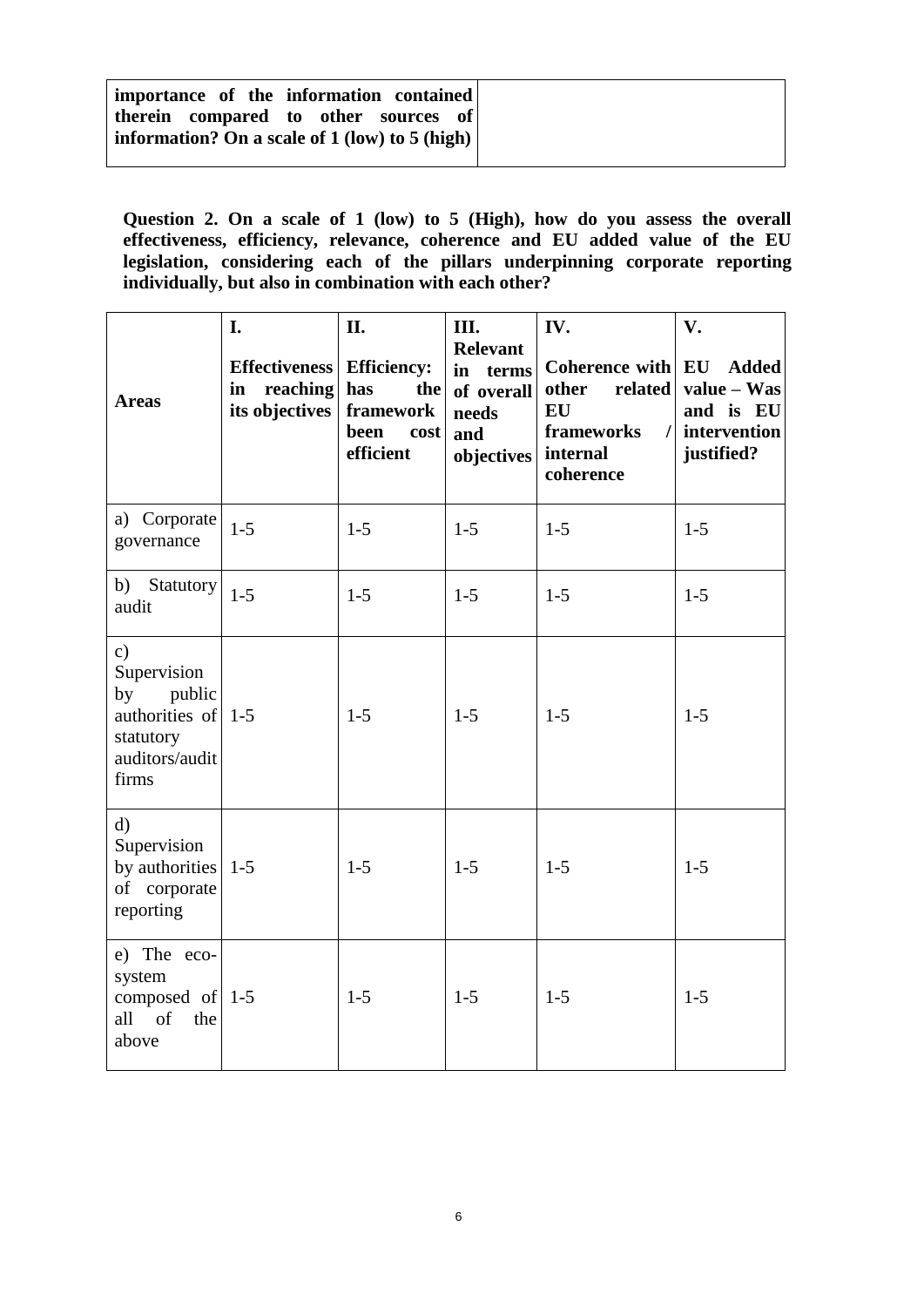**Question 2.1 Please describe the main issues that you see, if any, in the four areas mentioned in the table above. Where possible, please provide concrete examples and evidence supporting your assessment.** 

You may want to consider the following aspects:

- Have any factors reduced the effectiveness / rendered the relevant EU framework less effective than anticipated? Which rules have proven less effective than anticipated?
- Is there room to improve efficiency via further simplification?
- Are existing provisions coherent with each other?

[textbox]

#### **Question 3.**

The [ESMA report on Enforcement and regulatory activities of European enforcers in](https://www.esma.europa.eu/sites/default/files/library/esma32-63-1101_enforcers_2020_activity_report.pdf)   $2020<sup>2</sup>$  $2020<sup>2</sup>$  notes that supervisors undertook the examination that year of 729 financial statements drawn up in accordance with International Financial Reporting Standards (IFRS). Based on these examinations, European enforcers took enforcement actions against 265 issuers in order to address material departures from IFRS. This represents an action rate of 38%.

As regards the audit sector the [Commission's market monitoring report](https://eur-lex.europa.eu/legal-content/EN/TXT/?uri=CELEX:52021DC0029) highlights deficiencies in audit firms' internal quality control systems, but also in individual files for audits of PIEs. National audit oversight bodies also report that part of statutory audits is not up to standards.

| Based on your own experience how do<br>you assess the quality and reliability of      |         |
|---------------------------------------------------------------------------------------|---------|
| corporate reporting by listed EU<br>companies on a scale of 1 (low) to $5$<br>(high)? | $1 - 5$ |

**Question 3.1 Please provide concrete examples and evidence supporting your assessment in question 3 and explain the consequences that the quality and reliability of corporate reporting or lack thereof has on you.**

 $\overline{a}$ <sup>2</sup> [https://www.esma.europa.eu/sites/default/files/library/esma32-63-](https://www.esma.europa.eu/sites/default/files/library/esma32-63-1101_enforcers_2020_activity_report.pdf) [1101\\_enforcers\\_2020\\_activity\\_report.pdf](https://www.esma.europa.eu/sites/default/files/library/esma32-63-1101_enforcers_2020_activity_report.pdf)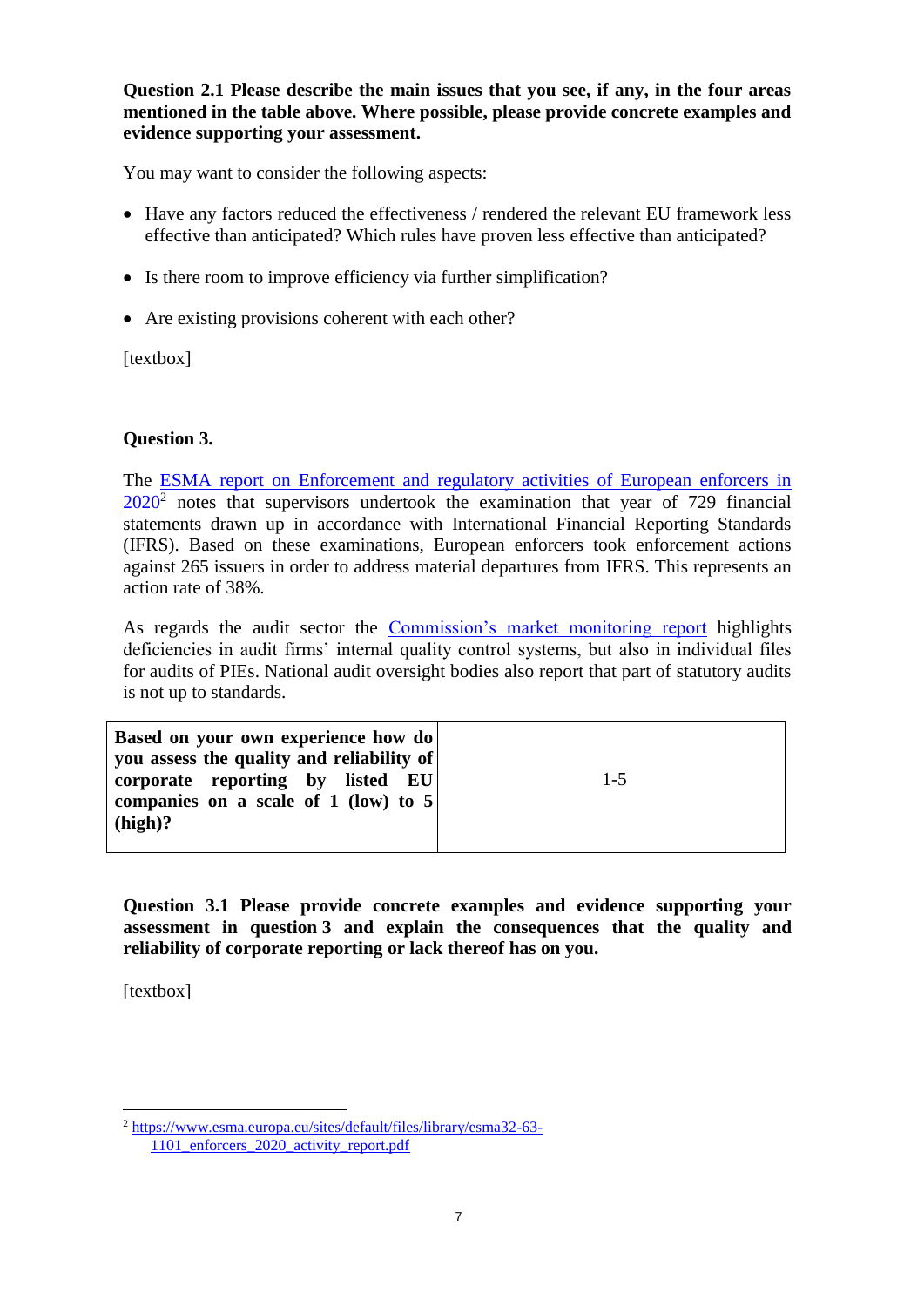**Question 4. There are no generally accepted standards or indicators to measure the quality of corporate reporting and of statutory audit, nor the effectiveness of supervision. In light of this, what are your views on the following questions on a scale of 1 (strongly disagree) to 5 (strongly agree)?**

| <b>Questions</b>                                                                                                                                                | <b>Scale</b> |
|-----------------------------------------------------------------------------------------------------------------------------------------------------------------|--------------|
| Would it be useful to have specific indicators to measure the quality of corporate<br>reporting, of statutory audits and the effectiveness of supervision?      | $1 - 5$      |
| Is it possible to have clear and reliable indicators to measure the quality of<br>corporate reporting, of statutory audit and the effectiveness of supervision? | $1 - 5$      |
| Should the European Commission develop indicators on the quality of corporate<br>reporting, of statutory audits and the effectiveness of supervision?           | $1 - 5$      |

**Question 4.1 Please provide any further explanation supporting your views, and, where relevant, please suggest possible indicators of the quality and reliability of corporate reporting, statutory audit and supervision, where possible with concrete examples.** 

[textbox]

**Question 5. In your view, should the Commission take action in the areas of the**

- **corporate governance pillar**
- **statutory audit pillar**
- **supervision of PIE auditors and audit firms**
- **supervision of corporate reporting**

**to increase the quality and reliability of reporting by listed companies?**

- Yes, there is a need to improve **some or all of the areas listed above**
- Yes, there is a need to improve some or all of the areas listed above **as well as other areas**
- No, but there is a need to improve other areas than those listed above
- No, there is no need to take further action in any area

Please indicate on a scale of 1 (strongly disagree) to 5 (strongly agree) to what extent you think the Commission should take action in each of the areas below to increase the quality and reliability of reporting by listed companies:

| Improve the corporate governance pillar | ı |
|-----------------------------------------|---|
|                                         |   |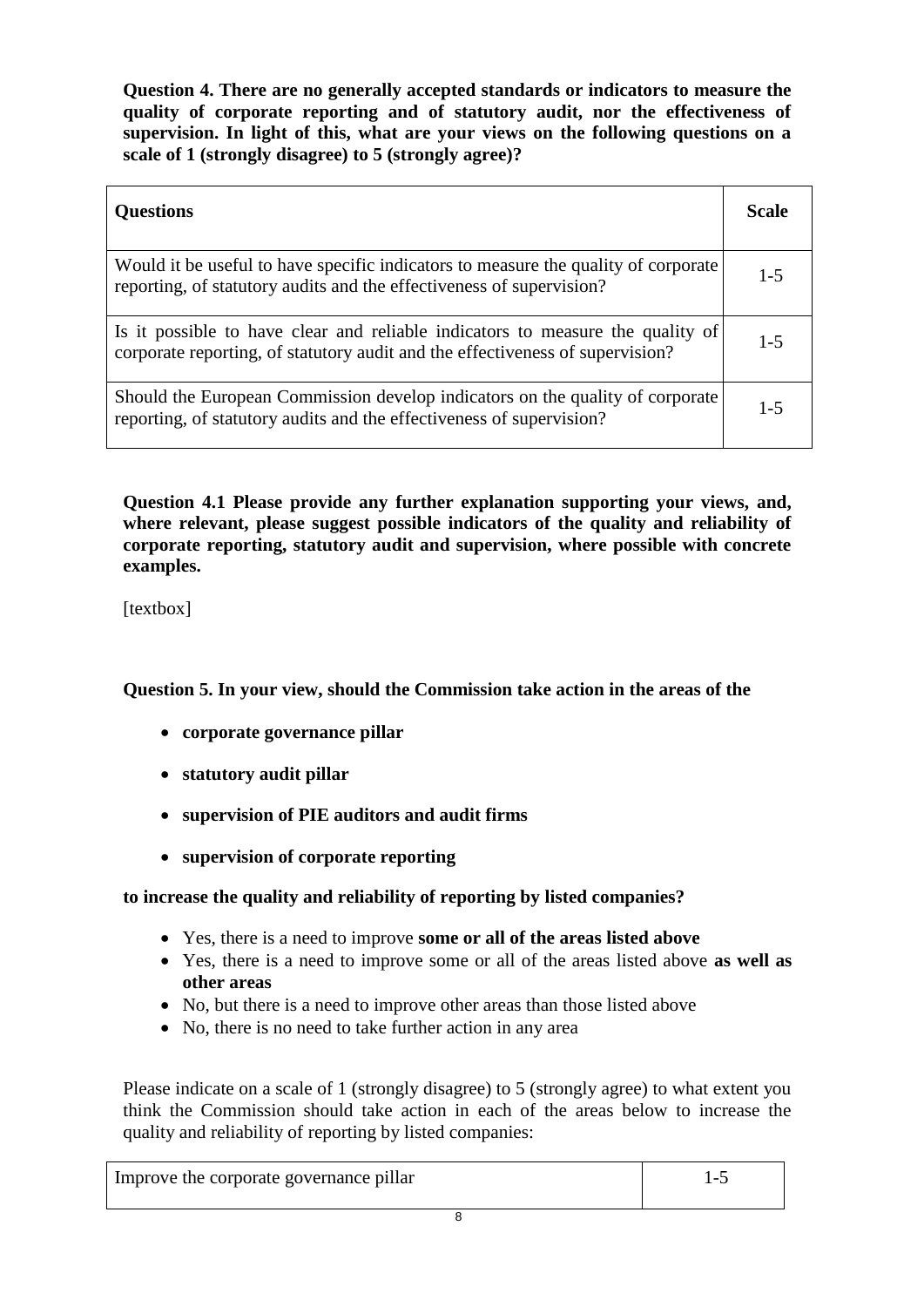| Improve the statutory audit pillar                      | $1 - 5$ |
|---------------------------------------------------------|---------|
| Improve the supervision of PIE auditors and audit firms | $1 - 5$ |
| Improve the supervision of corporate reporting          | $1 - 5$ |
| Improve all of the above in a coordinated manner        | $1 - 5$ |

If you think there is a need to improve other areas than those listed above please indicate which areas you have in mind:

[textbox]

**Question 5.1 Please provide any further explanation supporting your views, and where appropriate describe what actions you would prioritise and why, with concrete examples.** 

[textbox]

**5.2 If you responded that you think that there is a need to improve the quality of corporate governance, audit, audit supervision and/or supervision of corporate reporting, at what level should action be taken, rating the relevance of each level on a scale of 1 (strongly disagree) to 5 (strongly agree)?**

| Companies themselves should take action to improve their reporting                            | $1 - 5$ |
|-----------------------------------------------------------------------------------------------|---------|
| Auditors themselves should take action to improve audits                                      | $1 - 5$ |
| Audit supervisors themselves should take action to improve their<br>functioning               | $1 - 5$ |
| Individual Member States should take action if the situation in their<br>market requires this | $1 - 5$ |
| The EU should take action                                                                     | $1 - 5$ |
| Several of the above should take action                                                       | $1 - 5$ |

#### **Question 5.3 Please provide any further explanation supporting your views expressed in question 5.2:**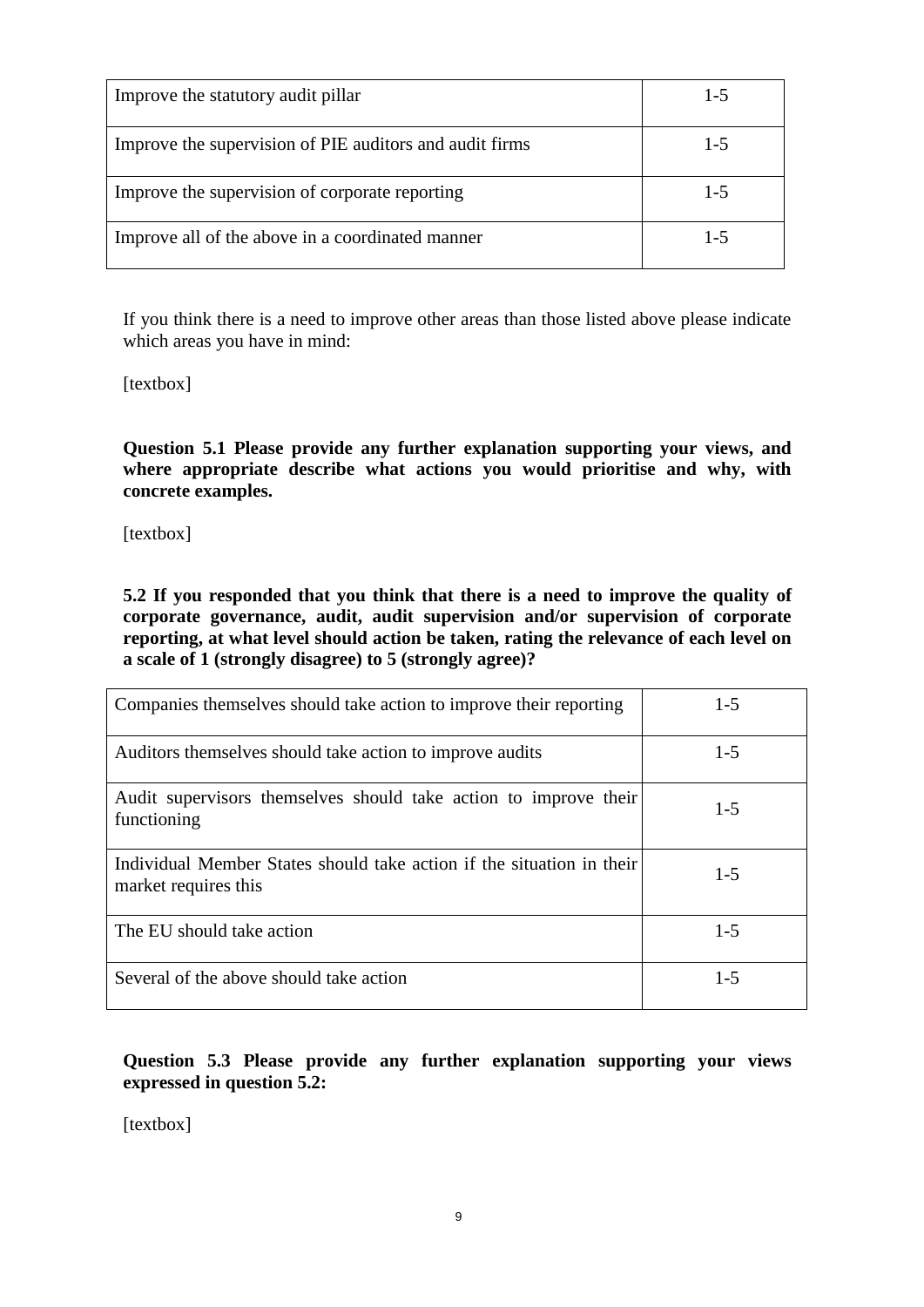**Question 6. To what extent is there a need to modify the EU framework on corporate reporting to support the following objectives (on a scale of 1 (not at all necessary) to 5 (highly necessary)?**

| I. The green transition                                                                    | $1-5$   |
|--------------------------------------------------------------------------------------------|---------|
| II. The digital transition                                                                 | $1 - 5$ |
| III. Facilitating doing business by SMEs                                                   | $1-5$   |
| IV. Reducing burdens and/or simplify                                                       | $1 - 5$ |
| V. Better Corporate Social responsibility, including tax transparency<br>and fair taxation | $1 - 5$ |

**Question 6.1 Please provide, if needed, any further explanation supporting your views expressed in question 6:**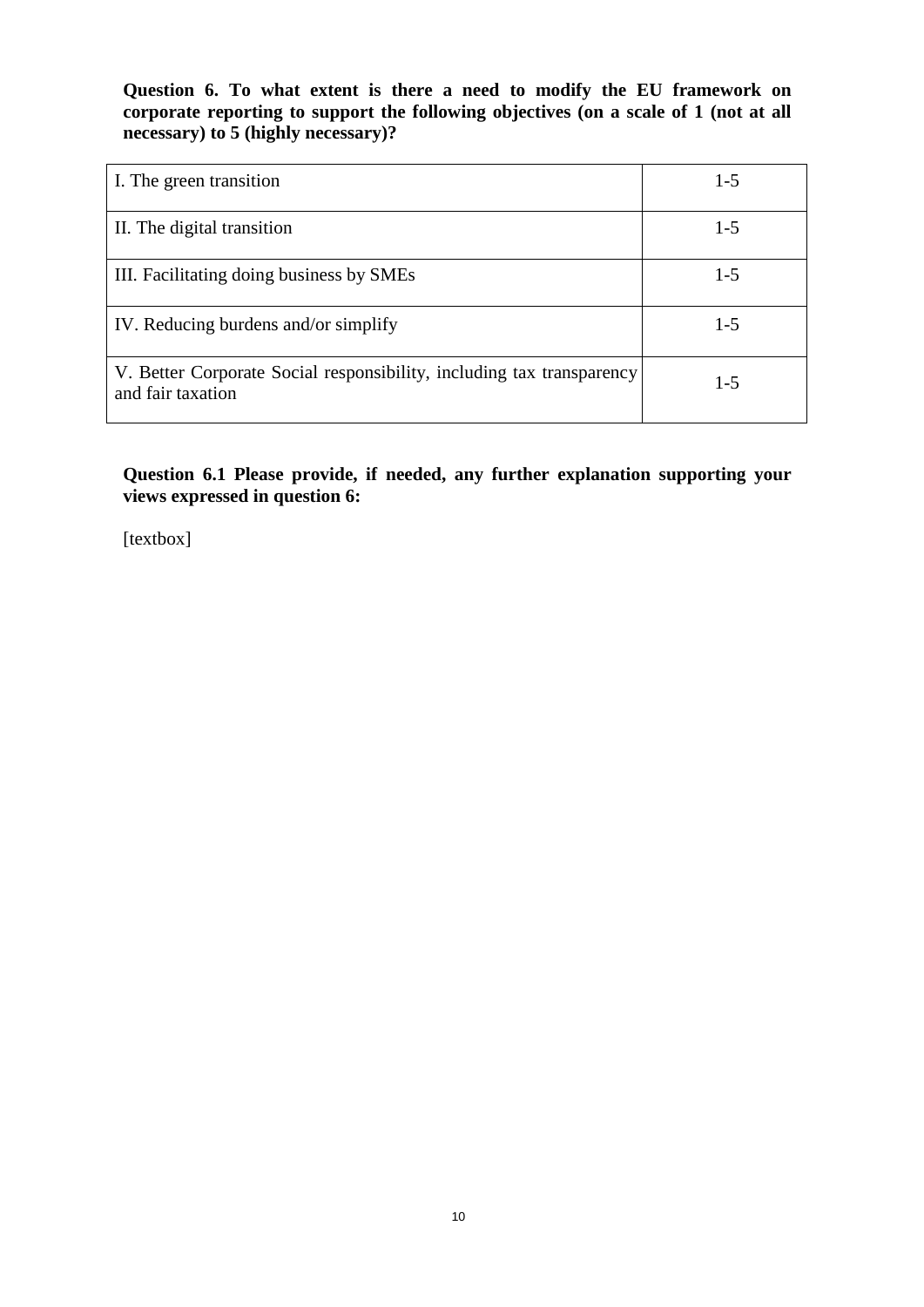### **2. PART II - CORPORATE GOVERNANCE**

The EU corporate governance framework focuses on the relationships between company boards, shareholders and other stakeholders, and therefore, on the way a company is managed and controlled. The framework consists of a combination of EU and Member State legislation and soft law, namely national corporate governance codes applied on a 'comply or explain' basis. It aims inter alia to provide protection for shareholders and other parties with a particular interest in companies, such as employees and creditors.

A [sustainable corporate governance initiative](https://ec.europa.eu/info/law/better-regulation/have-your-say/initiatives/12548-Sustainable-corporate-governance_en) is planned to be adopted by the Commission in 2021.

Key features of the EU framework on corporate governance that are relevant for corporate reporting are:

- The collective responsibility of the members of the administrative, management and supervisory bodies of a company for drawing up and publishing annual financial statements and management reports;
- The requirement for a statement by the persons responsible within the issuer that, to the best of their knowledge, the financial statements prepared give a true and fair view of the assets, liabilities, financial position and profit or loss of the issuer.
- The requirement for PIEs to establish, in principle, an audit committee.

**Question 7. On a scale of 1 (low) to 5 (High), how do you assess the effectiveness, efficiency, and coherence of the key features of the EU framework on corporate governance, considering how they underpin quality and reliability of corporate reporting?**

| <b>Topic</b>                                                          | I.<br><b>Effectiveness</b><br>in reaching its<br>objectives | II. Efficiency:<br>has the<br>framework<br>been cost<br>efficient | <b>III.</b> Coherence with relevant<br><b>EU</b> rules |
|-----------------------------------------------------------------------|-------------------------------------------------------------|-------------------------------------------------------------------|--------------------------------------------------------|
| Board<br>a)<br>responsibilities for<br>reporting                      | $1 - 5$                                                     | $1-5$                                                             | $1 - 5$                                                |
| b)<br>Liability<br>of<br>company boards for<br>reporting              | $1 - 5$                                                     | $1-5$                                                             | $1 - 5$                                                |
| Obligation<br>$\mathbf{c})$<br>to<br>establish an audit<br>committee) | $1-5$                                                       | $1-5$                                                             | $1-5$                                                  |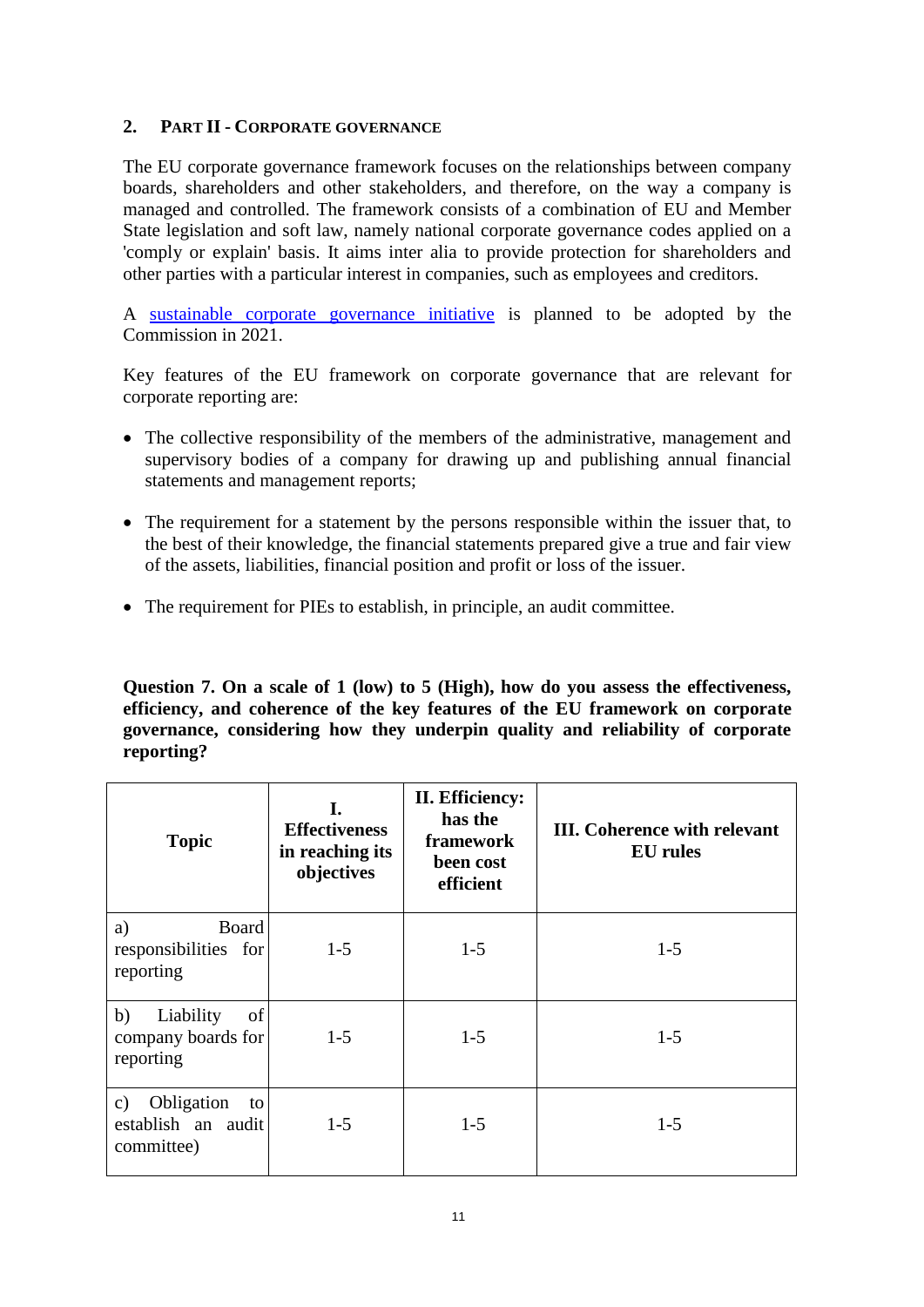| d) Rules on the<br>composition of the<br>audit committee                                          | $1 - 5$ | $1-5$   | $1 - 5$ |
|---------------------------------------------------------------------------------------------------|---------|---------|---------|
| e) Tasks of the<br>audit committee                                                                | $1-5$   | $1-5$   | $1-5$   |
| f) External position<br>audit<br>of the<br>committee (e.g. in<br>relation<br>to<br>shareholders). | $1 - 5$ | $1 - 5$ | $1 - 5$ |

**Question 7.1 Please describe the main issues you see, if any, as regards corporate governance (***role boards, audit committee role, shareholders and other stakeholders***) and, where possible, please provide concrete examples and evidence supporting your assessment.** 

You may consider the following aspects:

- Are there factors that have reduced the effectiveness / rendered the relevant EU framework less effective than anticipated? Which rules have proven less effective than anticipated?
- Is there room to improve efficiency via further simplification?
- Are existing provisions coherent with each other?

[textbox]

#### **Question 8.**

| the EU framework on corporate governance? |
|-------------------------------------------|
|-------------------------------------------|

**Question 8.1 Please explain the main issues you see, and, where possible, please provide concrete examples and evidence supporting your assessment.**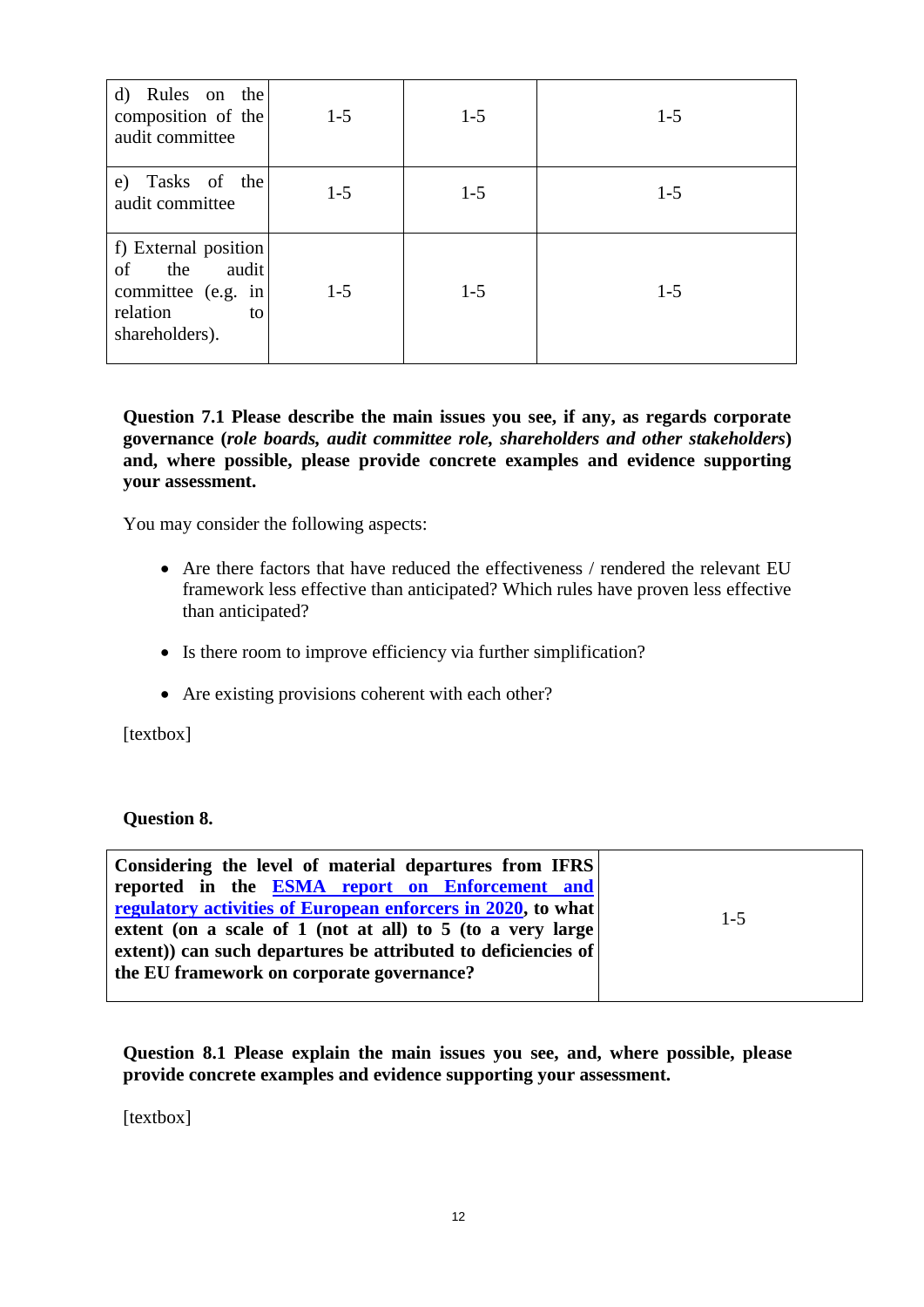## **Question 9. How effective and efficient would the following actions be in increasing the quality and reliability of reporting by listed companies, on a scale of 1 (Not effective/efficient) to 5 (Very effective/efficient)?**

| <b>Areas</b>                                                                                                                                                                                                                                     | <b>I. Effectiveness</b> | II.<br><b>Efficiency</b><br>in term of<br>cost/benefits<br>of action |
|--------------------------------------------------------------------------------------------------------------------------------------------------------------------------------------------------------------------------------------------------|-------------------------|----------------------------------------------------------------------|
| a) Strengthen the (collective) responsibilities of the board<br>/ tasks for reporting / liability of boards for incorrect<br>reporting                                                                                                           | $1-5$                   | $1-5$                                                                |
| b) Require proper expertise of specific board members in<br>relation to corporate reporting (internal controls,<br>accounting framework, sustainability reporting, etc.)                                                                         | $1 - 5$                 | $1-5$                                                                |
| c) Increase the responsibilities of specific board members<br>(e.g. Chief Executive Officer) or the Chief Financial<br>Officer) and their liability on corporate reporting                                                                       | $1 - 5$                 | $1 - 5$                                                              |
| d) Give company boards an explicit responsibility to<br>establish effective risk management and internal control<br>systems for the preparation of corporate reporting,<br>including as regards controls for risks of fraud and going<br>concern | $1 - 5$                 | $1-5$                                                                |
| e) More transparency of company boards about the<br>effectiveness of the companies' risk management and<br>report on the actions undertaken during the reporting<br>period                                                                       | $1 - 5$                 | $1 - 5$                                                              |
| f) Remove exemptions in EU legislation for establishing<br>an audit committee                                                                                                                                                                    | $1 - 5$                 | $1 - 5$                                                              |
| g) Increase the tasks of the audit committee, e.g. for<br>providing assurance on internal control systems for the<br>avoidance of risk and fraud and going concern                                                                               | $1 - 5$                 | $1 - 5$                                                              |
| h) Strengthen the external position of the audit committee<br>(e.g. vis-à-vis the auditor or by reporting to shareholders)                                                                                                                       | $1 - 5$                 | $1 - 5$                                                              |
| i) Require the setting up of specific whistle blowing<br>procedures inside listed companies and supervisors of<br>corporate reporting to strengthen the protection of whistle<br>blowers                                                         | $1 - 5$                 | $1-5$                                                                |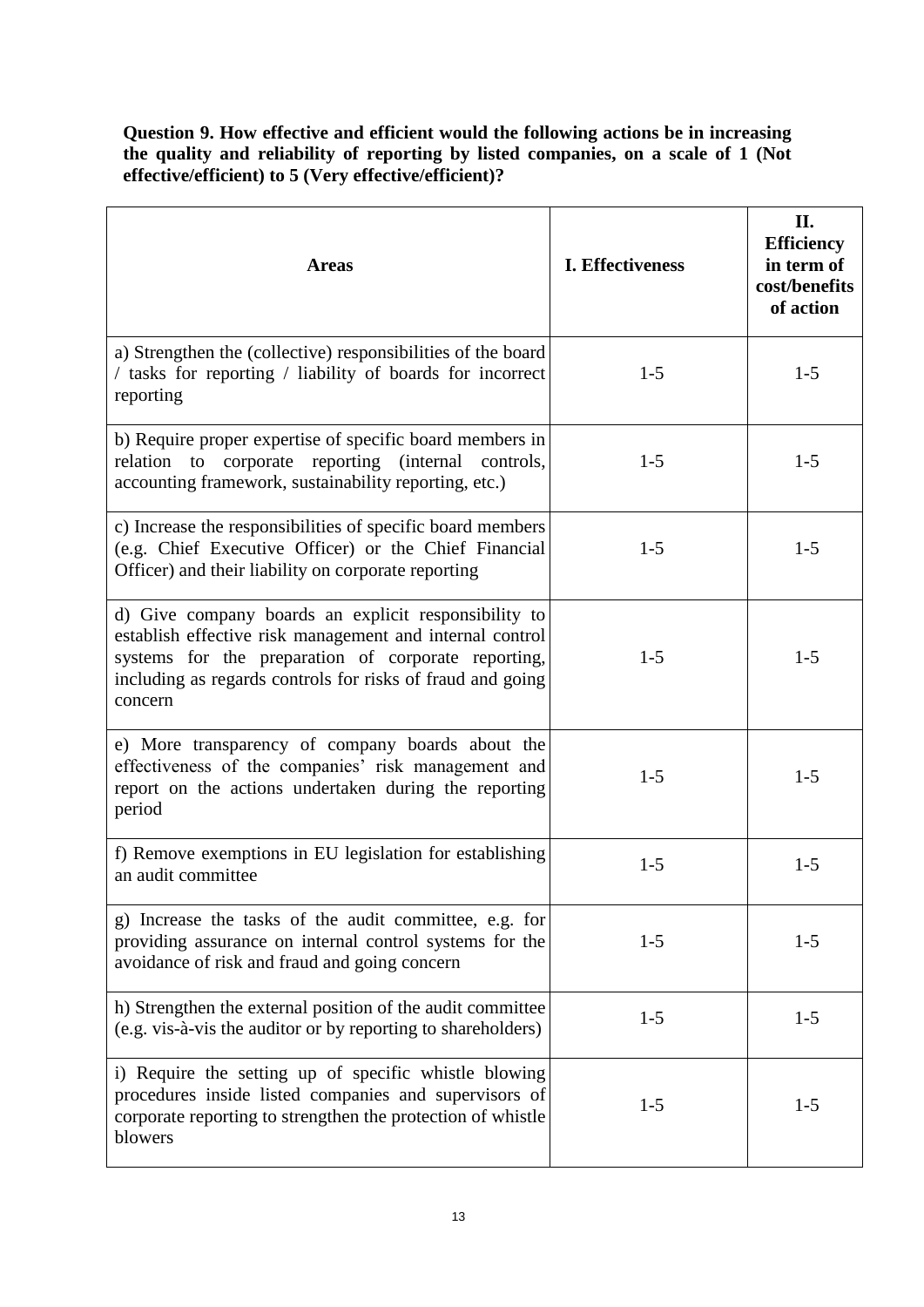| i) Require auditors to provide assurance on the systems<br>and internal controls implemented by the board,<br>including fraud, going concern and related reporting<br>requirements | $1 - 5$ | $1 - 5$ |
|------------------------------------------------------------------------------------------------------------------------------------------------------------------------------------|---------|---------|
| k) Strengthen the role of shareholders on corporate<br>reporting                                                                                                                   | $1 - 5$ | $1 - 5$ |

**Question 9.1 Have you identified other actions that would effectively and efficiently increase the quality and reliability of reporting by listed companies?**

- Yes
- $\bullet$  No

**Question 9.1.1 If you have replied 'yes' to question 9.1 please explain which action(s) you have in mind.** 

[textbox]

**Question 9.2 Please provide any details to support your views. Any evidence, including on expected benefits and costs of such action is welcome.**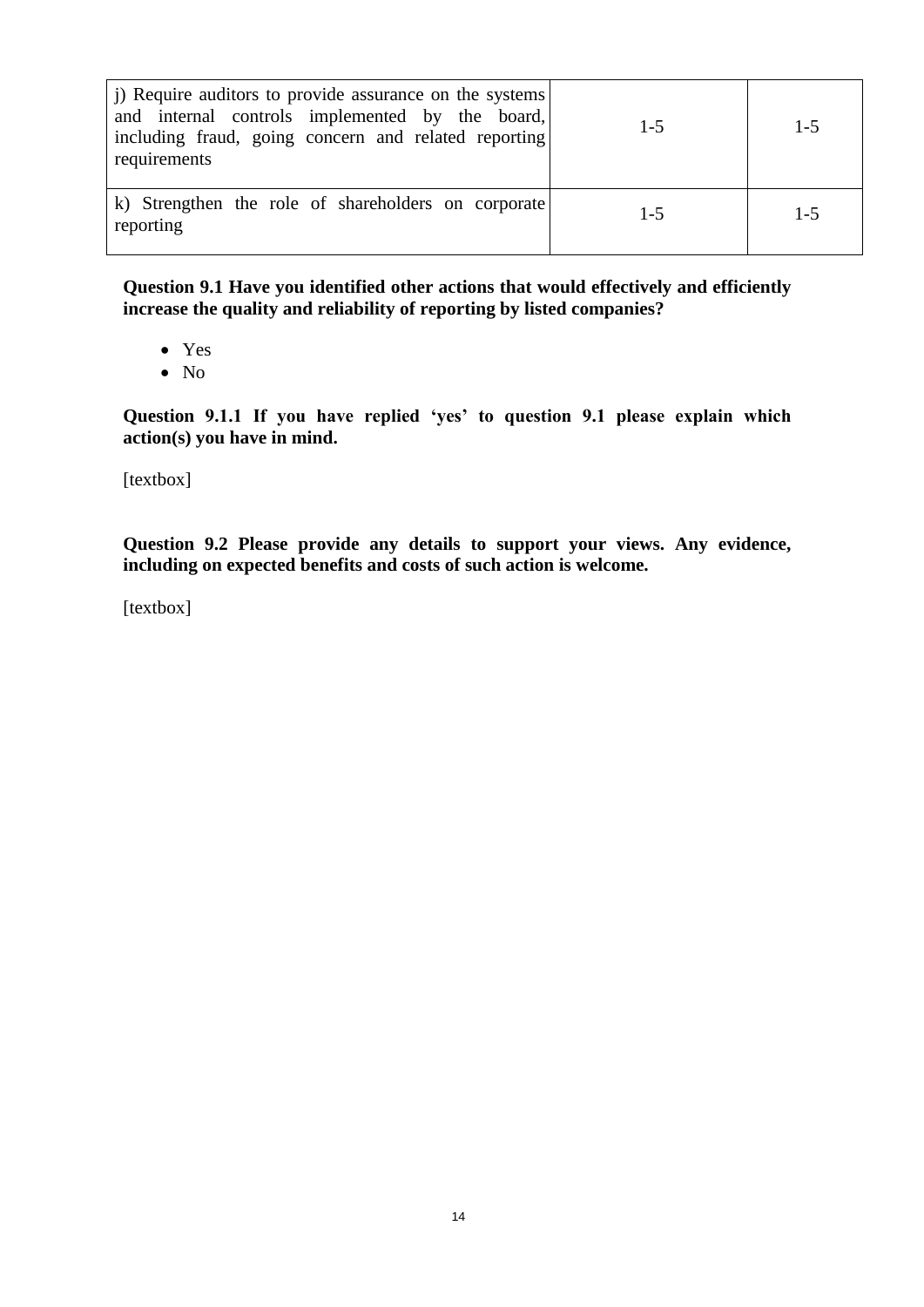## **3. PART III - STATUTORY AUDIT**

The overall objective of statutory audits is to ensure that financial statements are free from material misstatements and provide a true and fair view. The auditor has to identify and assess the risk of material misstatements and gather sufficient and appropriate audit evidence as the basis for his opinion that the financial statements provide a true and fair view and to publicly report on the results of his audit work. The EU audit rules promote audit quality and seek to ensure the independence of auditors and audit firms.

Therefore, the final objective of statutory audit is to contribute to the quality and reliability of financial statements of companies.

## **Question 10. On a scale of 1 (low) to 5 (high), how do you assess the effectiveness, efficiency and the coherence with other relevant EU frameworks of the key features of EU audit legislation in so far as it applies to PIE auditors and audit firms:**

| <b>Areas</b>                                                                                                                                                            | <b>I. Effectiveness</b><br>in reaching its<br>objectives | II. Efficiency: has<br>the framework<br>been cost efficient | <b>III.</b> Coherence with<br>relevant EU rules |
|-------------------------------------------------------------------------------------------------------------------------------------------------------------------------|----------------------------------------------------------|-------------------------------------------------------------|-------------------------------------------------|
| a) The rules<br>on<br>independence<br>of<br>auditors/audit firms<br>absence<br>of<br>and<br>conflicts of interest                                                       | $1 - 5$                                                  | $1 - 5$                                                     | $1 - 5$                                         |
| b) The rules on the<br>content of the audit<br>and of the audit<br>report                                                                                               | $1 - 5$                                                  | $1 - 5$                                                     | $1 - 5$                                         |
| The<br>$\mathbf{c})$<br>rules<br>applicable to non-<br>audit services                                                                                                   | $1 - 5$                                                  | $1 - 5$                                                     | $1 - 5$                                         |
| d) The rules<br>on<br>auditor/audit<br>firm<br>rotation                                                                                                                 | $1 - 5$                                                  | $1 - 5$                                                     | $1 - 5$                                         |
| e) The rules<br>on<br>transparency<br>(transparency<br>additional<br>report,<br>other<br>reports<br>to<br>parties<br>audit<br>$\sqrt{2}$<br>committees/<br>supervisors) | $1 - 5$                                                  | $1 - 5$                                                     | $1 - 5$                                         |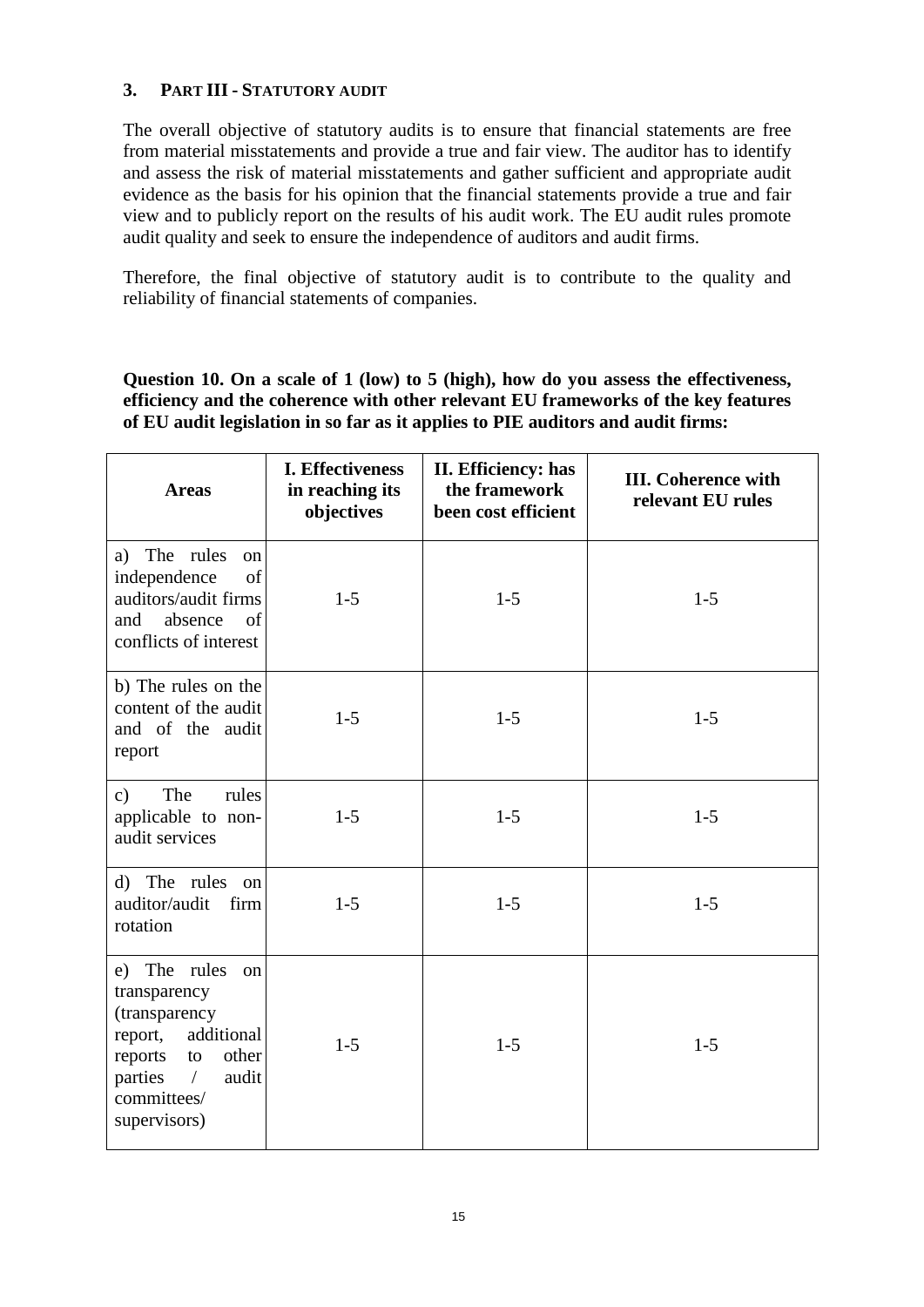**Question 11. Please describe the main issues you see, if any, in the audit pillar and, where possible, please provide concrete examples and evidence supporting your assessment:** 

You may want to consider the following aspects:

- Are there factors that have reduced the effectiveness / rendered the relevant EU framework less effective than anticipated? Which rules have proven less effective than anticipated?
- Is there scope to improve efficiency via further simplification?
- Are existing provisions coherent with each other?

[textbox]

#### **Question 12. On a scale of 1 (strongly disagree) to 5 (strongly agree), please share to which extent you agree to the following statements.**

| <b>Question</b>                                                                                                                   | Scale   |
|-----------------------------------------------------------------------------------------------------------------------------------|---------|
| I. Statutory audits contribute as much as is possible to the quality and<br>reliability of corporate reporting by PIEs            | $1 - 5$ |
| II. I am satisfied with the role of the statutory auditors / audit firms of PIEs                                                  | $1-5$   |
| III. The work of auditors is reliable so I trust their assessment and reports<br>and their work inspires trust in capital markets | $1 - 5$ |
| IV. There is not enough choice for public interest entities in finding an<br>audit firm at appropriate costs                      | $1 - 5$ |
| V. Joint audits contribute to the quality of audit                                                                                | $1-5$   |

### **Question 12.1 If you want to add any comments, and/or mention specific issues you see you can insert them here. Where possible, please provide concrete examples and evidence supporting your assessment:**

[textbox]

## **Question 13:**

The audit quality issues that occur most often at EU level are

- deficiencies in audit firms' internal quality control system
- the lack of, or inappropriate, monitoring of high-risk audited entities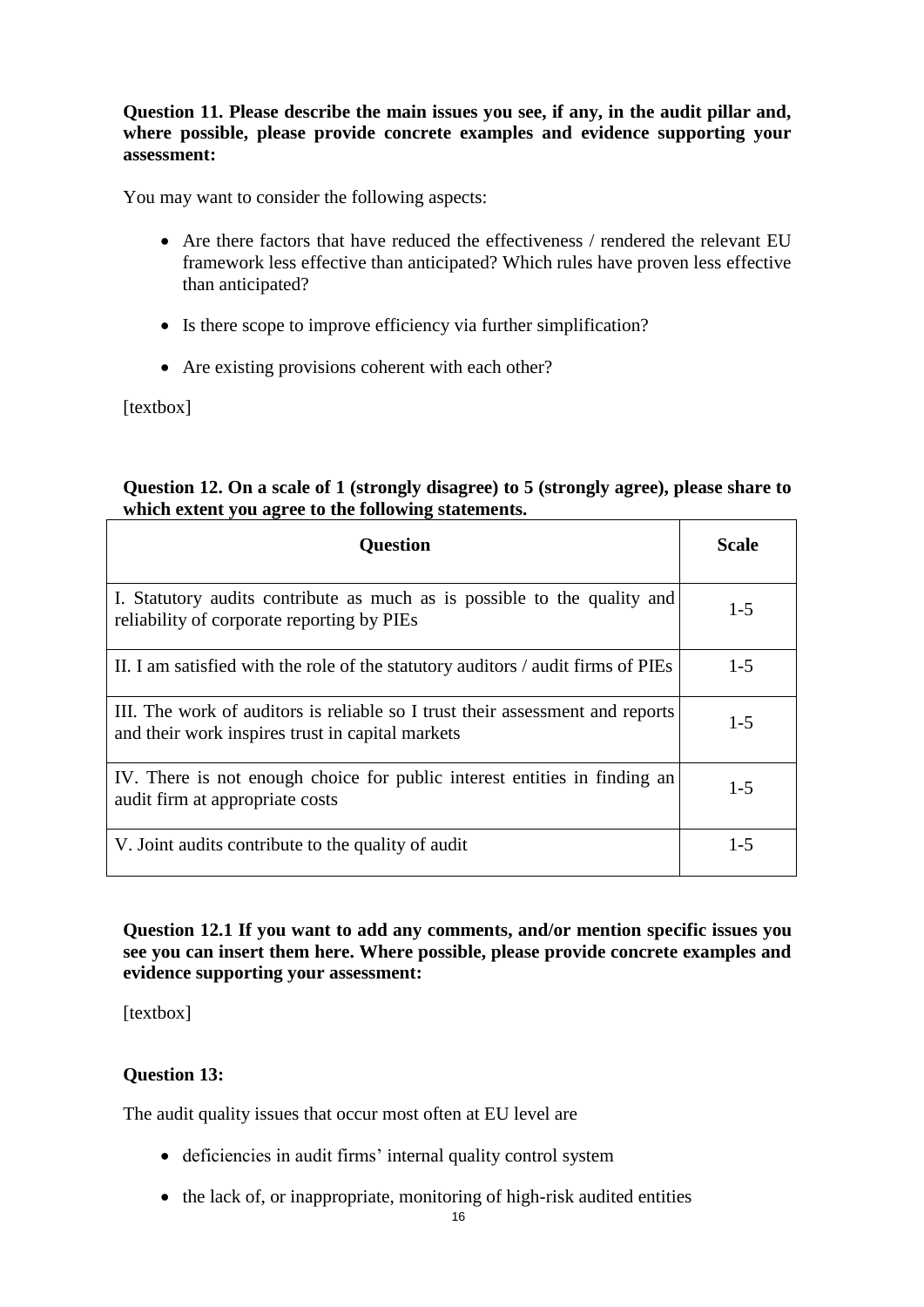• and the lack of audit evidence and documentation

**Question 13.1 Please explain, and where possible, provide evidence for your assessment under question 13:** 

[textbox]

**Question 14. How effective and efficient would the following actions be in increasing the quality of statutory audits of PIEs? On a scale of 1 (not effective/efficient) to 5 (very effective/efficient)?**

| <b>Question</b>                                                                                                                                                                                                             | <b>I. Effectiveness</b> | II.<br><b>Efficiency</b><br>in term of<br>cost/benefits<br>of action |
|-----------------------------------------------------------------------------------------------------------------------------------------------------------------------------------------------------------------------------|-------------------------|----------------------------------------------------------------------|
| a) Ask auditors to disclose how they have assured the<br>directors' statement on material fraud, and what steps<br>they have taken to assess the effectiveness of the<br>relevant internal controls and to detect any fraud | $1 - 5$                 | $1-5$                                                                |
| b) Strengthen the informational value of audit reports                                                                                                                                                                      | $1 - 5$                 | $1-5$                                                                |
| c) Improve the internal governance of audit firms                                                                                                                                                                           | $1 - 5$                 | $1-5$                                                                |
| d) Incentivise or mandate the performance of joint<br>audits for PIEs, including to enhance competition on the<br>PIE audit market                                                                                          | $1 - 5$                 | $1-5$                                                                |
| e) Further harmonise the rules on mandatory rotation                                                                                                                                                                        | $1 - 5$                 | $1 - 5$                                                              |
| f) Limit the scope for statutory auditors and audit firms<br>to provide non-audit services                                                                                                                                  | $1 - 5$                 | $1 - 5$                                                              |
| g) Increase or eliminate caps on auditor liability, at least<br>for cases of gross negligence of statutory auditors                                                                                                         | $1 - 5$                 | $1 - 5$                                                              |
| h) Limit the number of Member State options in the EU<br>Audit framework to ensure consistency across the EU<br>and to incentivise cross-border statutory audits                                                            | $1 - 5$                 | $1 - 5$                                                              |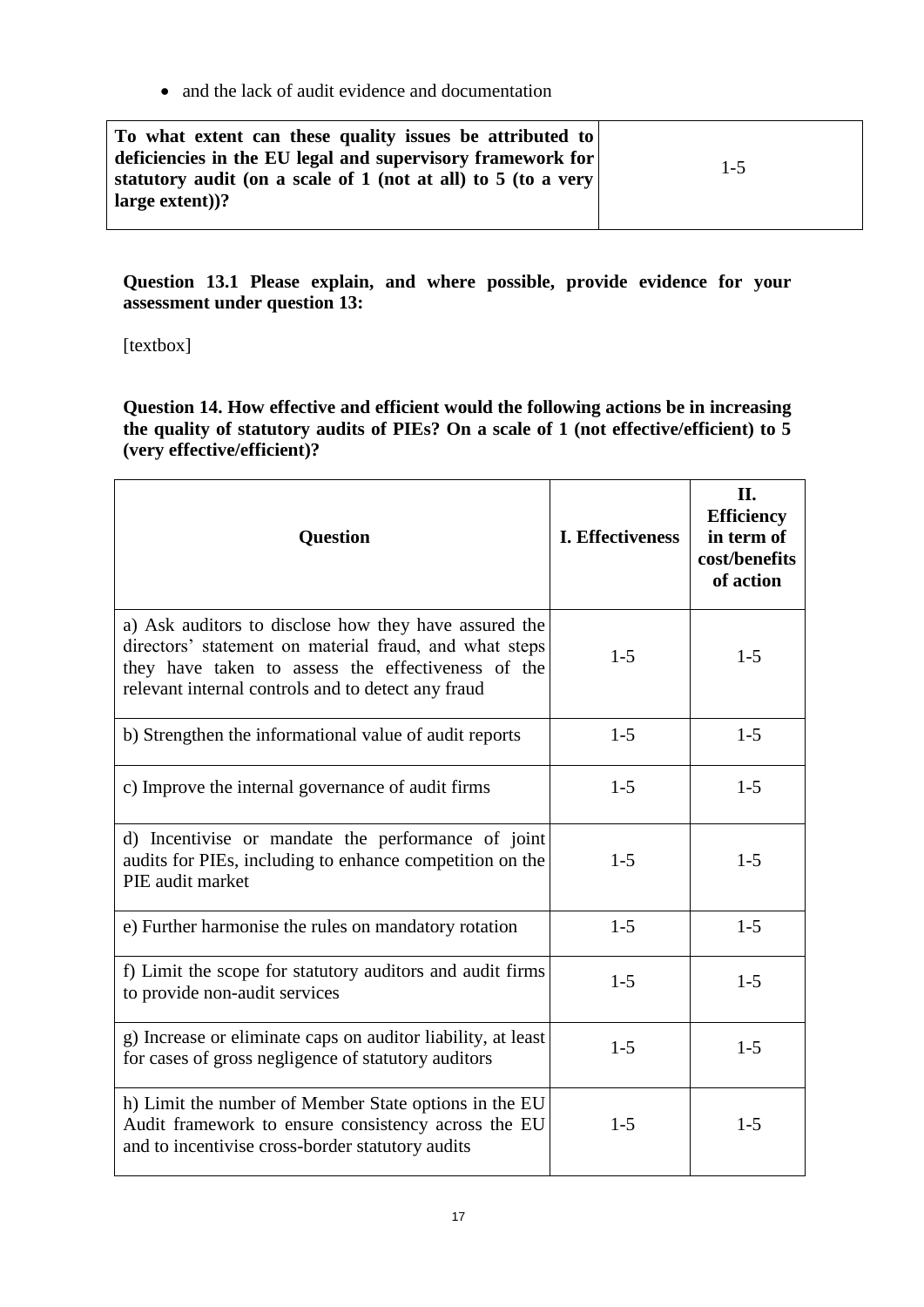| i) The creation of a passporting system for PIE auditors<br>and audit firms, allowing auditors to provide their<br>services across the Union based on their approval in a<br><b>Member State</b> | $1 - 5$ | $1-5$ |
|--------------------------------------------------------------------------------------------------------------------------------------------------------------------------------------------------|---------|-------|
|--------------------------------------------------------------------------------------------------------------------------------------------------------------------------------------------------|---------|-------|

**Question 14.1 Have you identified other actions that would effectively and efficiently increase the quality and reliability of statutory audits of PIEs?**

- Yes
- $\bullet$  No

**Question 14.1.1 If you have replied 'yes' to question 14.1 please explain which action(s) you have in mind.** 

[textbox]

**Question 14.2 Please provide any details to support your views. Any evidence, including on expected benefits and costs of such action is welcome.**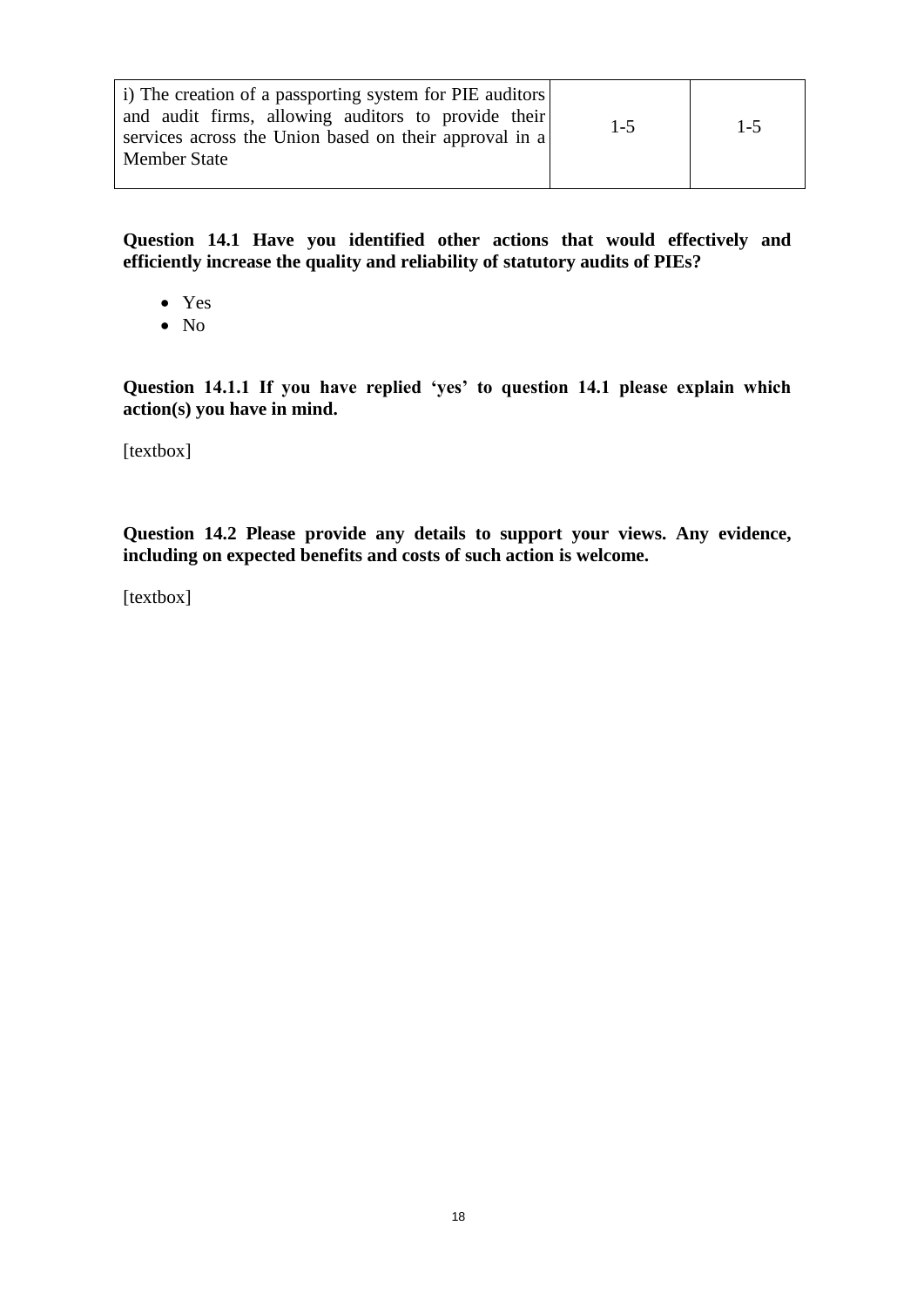#### **4. PART IV - SUPERVISION OF PIE STATUTORY AUDITORS AND AUDIT FIRMS**

National competent authorities are responsible for the approval and registration of statutory auditors and audit firms, the adoption of audit standards, quality assurance and investigative and administrative disciplinary systems.

At European level, the cooperation between competent authorities is organised within the framework of the [Committee of European Auditing Oversight Bodies \('the CEAOB'\).](https://ec.europa.eu/info/ceaob) The CEAOB has different tasks aimed at supervisory convergence, but it has no power to take binding decisions (Article 30 Audit [Regulation\)](https://eur-lex.europa.eu/legal-content/EN/TXT/?uri=CELEX:32014R0537).

#### **Question 15. On a scale of 1 (low) to 5 (high), how do you assess the effectiveness, efficiency, and coherence of the key features of the EU supervisory framework for PIE statutory auditors and audit firms?**

| <b>Topic</b>                                                                                  | I. Effectiveness in<br>reaching its<br>objectives | II. Efficiency:<br>has the<br>framework been<br>cost efficient | <b>III.</b> Coherence with<br>other related EU rules |
|-----------------------------------------------------------------------------------------------|---------------------------------------------------|----------------------------------------------------------------|------------------------------------------------------|
| a) The supervision<br>PIE<br>оf<br>statutory<br>auditors and audit<br>firms in the EU         | $1 - 5$                                           | $1 - 5$                                                        | $1 - 5$                                              |
| b)<br>The<br>establishment<br>and<br>operation<br>of<br>national<br>audit<br>oversight bodies | $1 - 5$                                           | $1 - 5$                                                        | $1 - 5$                                              |
| Member<br>The<br>c)<br>State systems for<br>investigations<br>and<br>sanctions                | $1 - 5$                                           | $1 - 5$                                                        | $1 - 5$                                              |
| d) The role of the<br><b>CEAOB</b>                                                            | $1-5$                                             | $1 - 5$                                                        | $1 - 5$                                              |

### **Question 15.1 Please describe the main issues, if any, you see in relation to the supervision of statutory auditors and audit firms and, where possible, please provide concrete examples and evidence supporting your assessment:**

You may want to consider the following aspects:

 Are there factors that have reduced the effectiveness / rendered the relevant EU framework less effective than anticipated? Which rules have proven less effective than anticipated?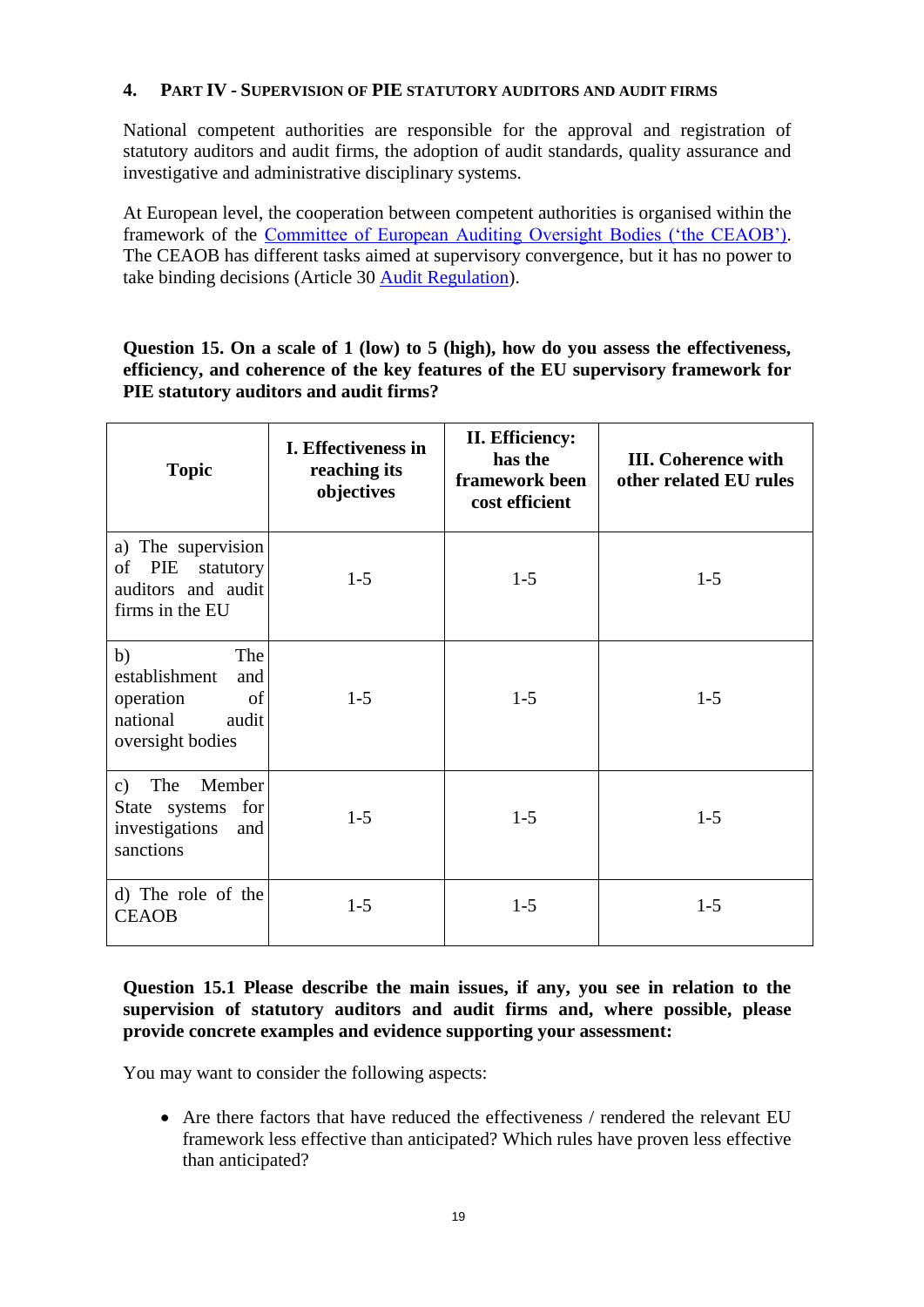- Is there scope to improve efficiency via further simplification?
- Are existing provisions coherent with each other?

[textbox]

**Question 16.**

**Question 16.1 If you want to add any comments and/or provide evidence for your assessment in question 16, you can provide it below. You may also include the consequences that your assessment of the quality of audit supervision or the lack thereof has.** 

[textbox]

**Question 17. How effective and efficient would the following actions be to increase the quality and effectiveness of supervision of PIE statutory auditors and audit firms? On a scale of 1 (not effective/effective) to 5 (very effective/efficient)?**

| <b>Areas</b>                                                                                                                                        | <b>I. Effectiveness</b> | П.<br><b>Efficiency</b><br>in term of<br>cost/benefits<br>of action |
|-----------------------------------------------------------------------------------------------------------------------------------------------------|-------------------------|---------------------------------------------------------------------|
| a) Ensure better the independence and appropriate resources of<br>supervisors of auditors and audit firms                                           | $1 - 5$                 | $1 - 5$                                                             |
| b) Increase the transparency of audit supervisors                                                                                                   | $1-5$                   | $1-5$                                                               |
| c) Increase the consistency of supervision of cross-border<br>networks of audit firms                                                               | $1-5$                   | $1-5$                                                               |
| d) Ensure supervision of audit committees                                                                                                           | $1-5$                   | $1-5$                                                               |
| e) Harmonise and strengthen the investigation and sanctioning<br>powers of audit supervisors                                                        | $1 - 5$                 | $1-5$                                                               |
| f) Ensure that at European level there are legal instruments<br>available that ensure supervisory convergence as regards<br>statutory audit of PIEs | $1-5$                   | $1 - 5$                                                             |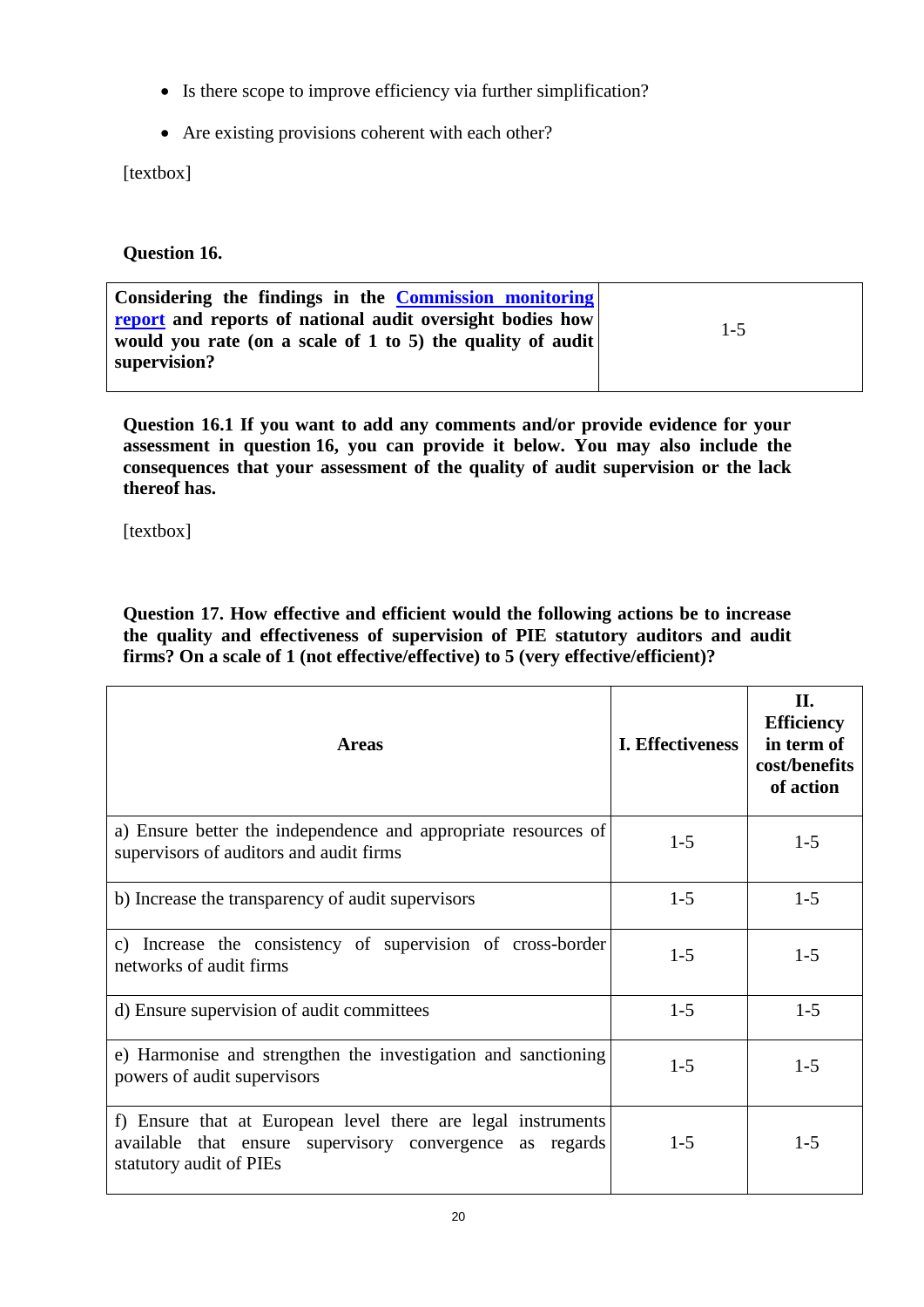| g) Grant a European body the task to register and supervise PIE | $1 - 5$ |
|-----------------------------------------------------------------|---------|
| statutory auditors and audit firms                              |         |

**Question 17.1 Have you identified other actions that would effectively and efficiently increase the quality and reliability of the supervision of PIE statutory auditors and audit firms?**

- Yes
- $\bullet$  No

**Question 17.1.1 If you have replied 'yes' to question 17.1 please explain which action(s) you have in mind.** 

[textbox]

**Question 17.2 Please provide any details to support your views. Any evidence, including on expected benefits and costs of such action is welcome.**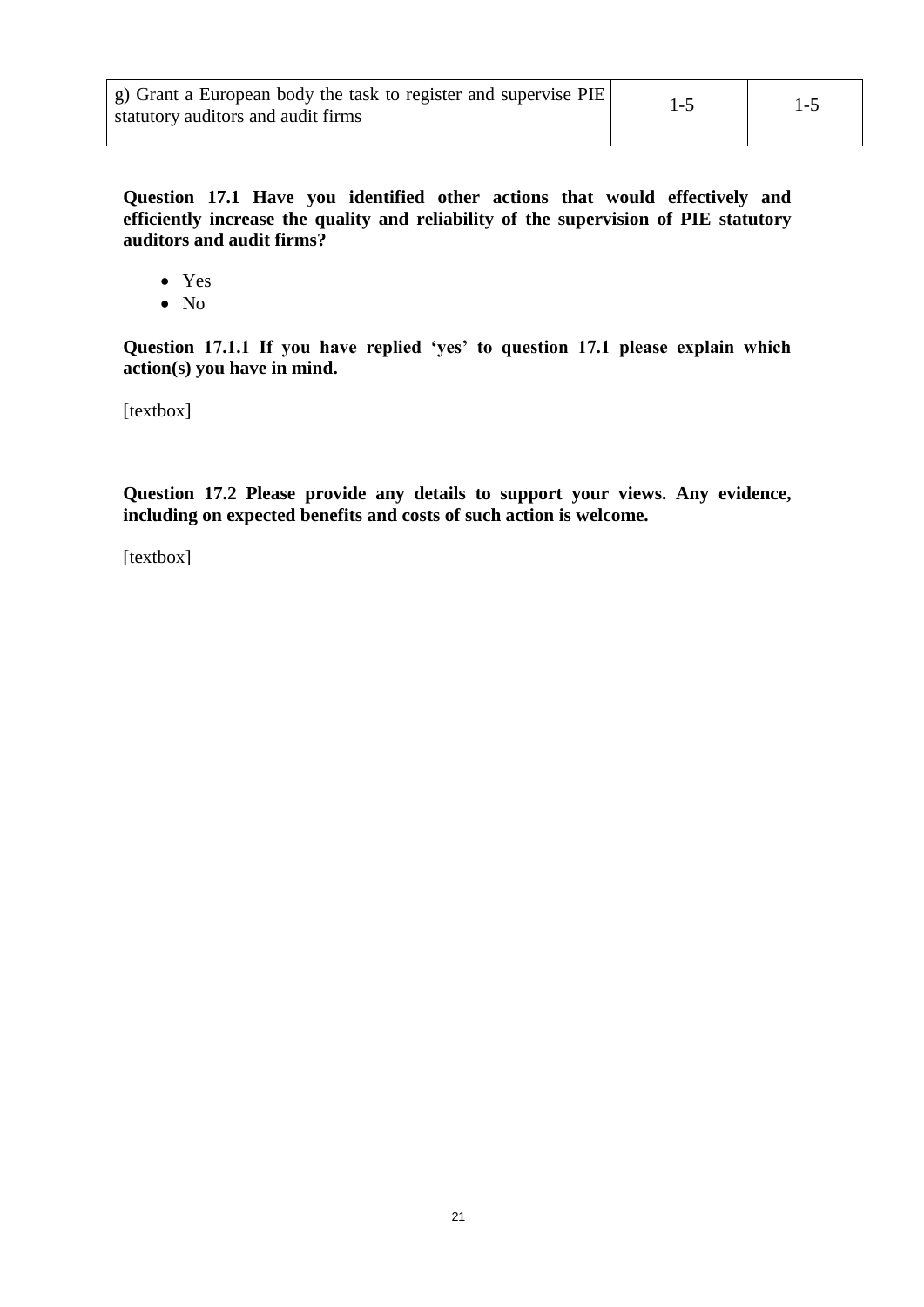#### **5. PART V - SUPERVISION AND ENFORCEMENT OF CORPORATE REPORTING**

The supervision and enforcement of corporate reporting refers to the examination by competent authorities of listed companies' compliance with the disclosure obligations stemming from the applicable reporting framework, as well as taking appropriate measures when infringements are identified.

Based on enforcement activities by national competent authorities, ESMA reports a significant level of material misstatements. In the follow up of the Wirecard case and based on its experience, ESMA recommended a number of actions to improve the enforcement of corporate reporting.<sup>3</sup>

The [Transparency Directive](https://eur-lex.europa.eu/legal-content/EN/TXT/?uri=CELEX:32004L0109) includes a number of requirements relating to supervision of corporate reporting:

- The designation of a central competent authority in each Member State. For the enforcement of corporate reporting, Member States may designate a competent authority other than the central authority and/or delegate tasks to other entities
- National central competent authorities must be independent from market participants. There are no specific provisions as regards the independence of other designated authorities. As regards entities with delegated tasks, the entity in question must be organised in a manner such that conflicts of interest are avoided and information obtained from carrying out the delegated tasks is not used unfairly or to prevent competition
- Member States must provide competent authorities with certain powers, including investigative powers
- ESMA is tasked to foster supervisory convergence as regards the enforcement of financial statements prepared in accordance with the IFRS. For this purpose it has adopted in [2014 guidelines on the enforcement of financial information](guidelines%20on%20the%20enforcement%20of%20financial%20information)

This part of the consultation complements the Commission targeted consultation on the [supervisory convergence and the Single Rulebook](https://ec.europa.eu/info/publications/finance-consultations-2021-esas-review_en) from 12 March 2021 to 21 May 2021.

## **Question 18.**

 $\overline{a}$ 

| Considering the level of material departures from IFRS in      |         |
|----------------------------------------------------------------|---------|
| the financial statements of listed companies found in the      |         |
| <b>ESMA</b> report on Enforcement and regulatory activities of | $1 - 5$ |
| European enforcers in 2020, how would you rate (on a scale)    |         |
| of 1 to 5) the degree to which such departures can be          |         |
| attributed to deficiencies in the EU supervisory framework?    |         |
|                                                                |         |

<sup>&</sup>lt;sup>3</sup> ESMA letter of 26 February 2021 to the Commissioner McGuinness on next steps following Wirecard [\(ESMA32-51-818\)](https://www.esma.europa.eu/sites/default/files/library/esma32-51-818_letter_to_the_ec_on_next_steps_following_wirecard.pdf)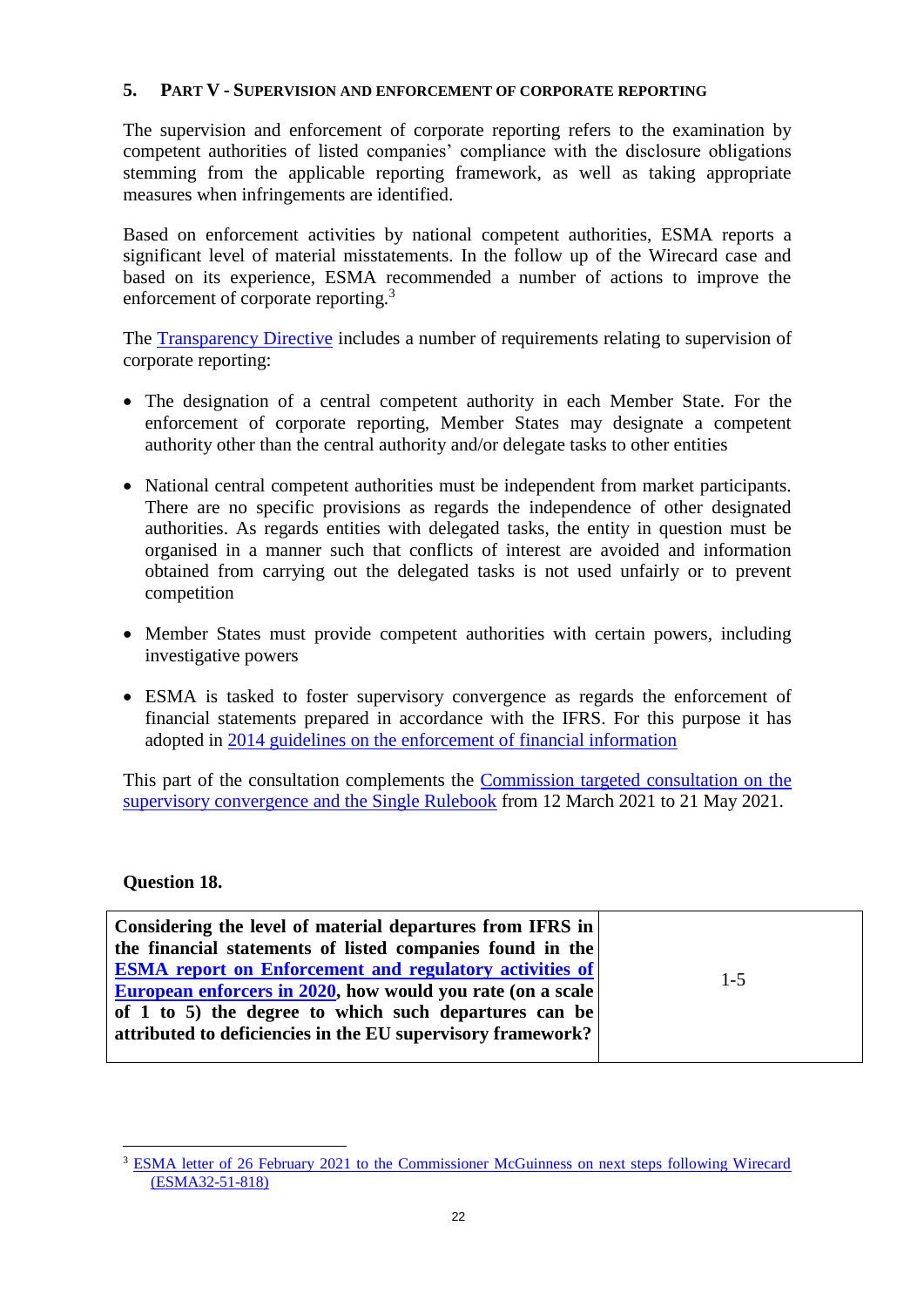**Question 18.1 If you want to add any comments and/or provide evidence for your assessment in question 18, you can provide it below. You may also include the consequences that your assessment of the quality of audit supervision or the lack thereof has.** 

[textbox]

**Question 19. How effective and efficient would the following actions be in increasing the quality and reliability of reporting by listed companies on a scale of 1 (not effective/efficient) to 5 (very effective/efficient)?**

| <b>Areas</b>                                                                                                                                                                                                                                                                           | <b>I. Effectiveness</b> | II.<br><b>Efficiency</b><br>in term of<br>cost/benefits<br>of action |
|----------------------------------------------------------------------------------------------------------------------------------------------------------------------------------------------------------------------------------------------------------------------------------------|-------------------------|----------------------------------------------------------------------|
| a) Clarify the role and responsibilities of the national<br>authorities charged with the enforcement of corporate<br>reporting and entities to whom the supervision of<br>corporate reporting is delegated/designated, and improve<br>their cooperation                                | $1 - 5$                 | $1-5$                                                                |
| b) Improve the system for the exchange of information<br>authorities and<br>entities involved in<br>between<br>the<br>supervision of corporate reporting, and other relevant<br>national authorities                                                                                   | $1 - 5$                 | $1-5$                                                                |
| c) Strengthen the rules ensuring the independence of<br>national authorities or entities involved in the supervision<br>of corporate reporting                                                                                                                                         | $1-5$                   | $1-5$                                                                |
| d) Increase the resources of national authorities or entities<br>involved in the supervision of corporate reporting                                                                                                                                                                    | $1 - 5$                 | $1-5$                                                                |
| e) Increase the powers for national competent authorities<br>to enforce corporate reporting, such as forensic, powers<br>to obtain any necessary information from banks, tax or<br>any other authorities in the country, powers to request<br>information and corrective actions, etc. | $1 - 5$                 | $1 - 5$                                                              |
| Improve cooperation and coordination<br>f)<br>between<br>national authorities of different Member States                                                                                                                                                                               | $1 - 5$                 | $1 - 5$                                                              |
| g) Increase transparency on the conduct and results of<br>enforcement activities by national authorities                                                                                                                                                                               | $1 - 5$                 | $1-5$                                                                |
| h) Strengthen the role of ESMA on the enforcement of                                                                                                                                                                                                                                   | $1 - 5$                 | $1 - 5$                                                              |